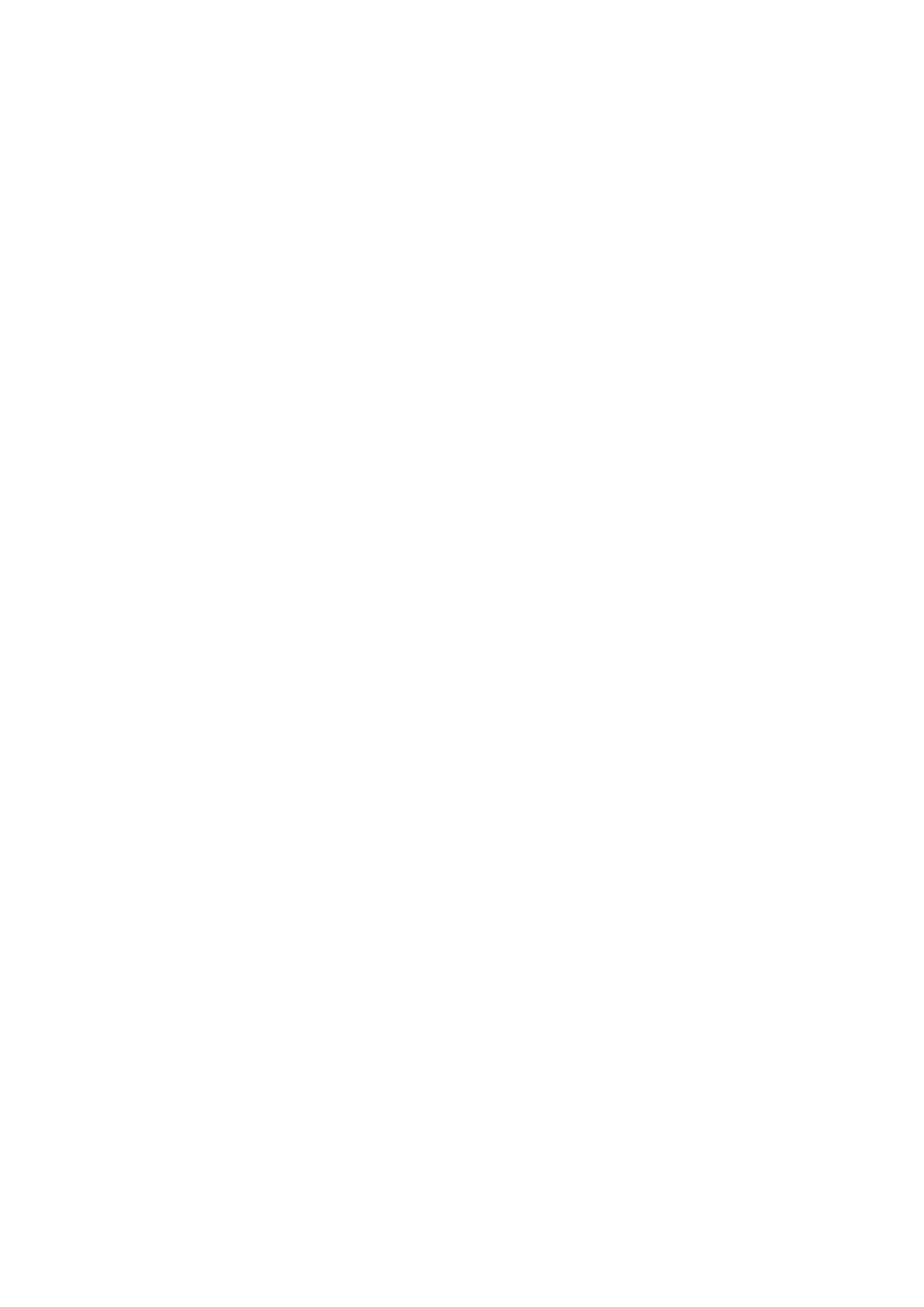## **Acknowledgment**

This report was delivered by the Innovative Private Sector Development Project, a Ministry of National Economy Project with fund from the World Bank and conducted and prepared by the Palestinian Central Bureau of Statistics (PCBS).

All parties extend their appreciation and gratitude to all who contributed to bringing this vital report to light through the implementation of the survey different phases.

This survey wouldn't have been done without the cooperation of fieldworkers and respondents who gave accurate and reliable data through the implementation of PCBS different censuses and surveys. Hence, PCBS extends its special thanks to them all.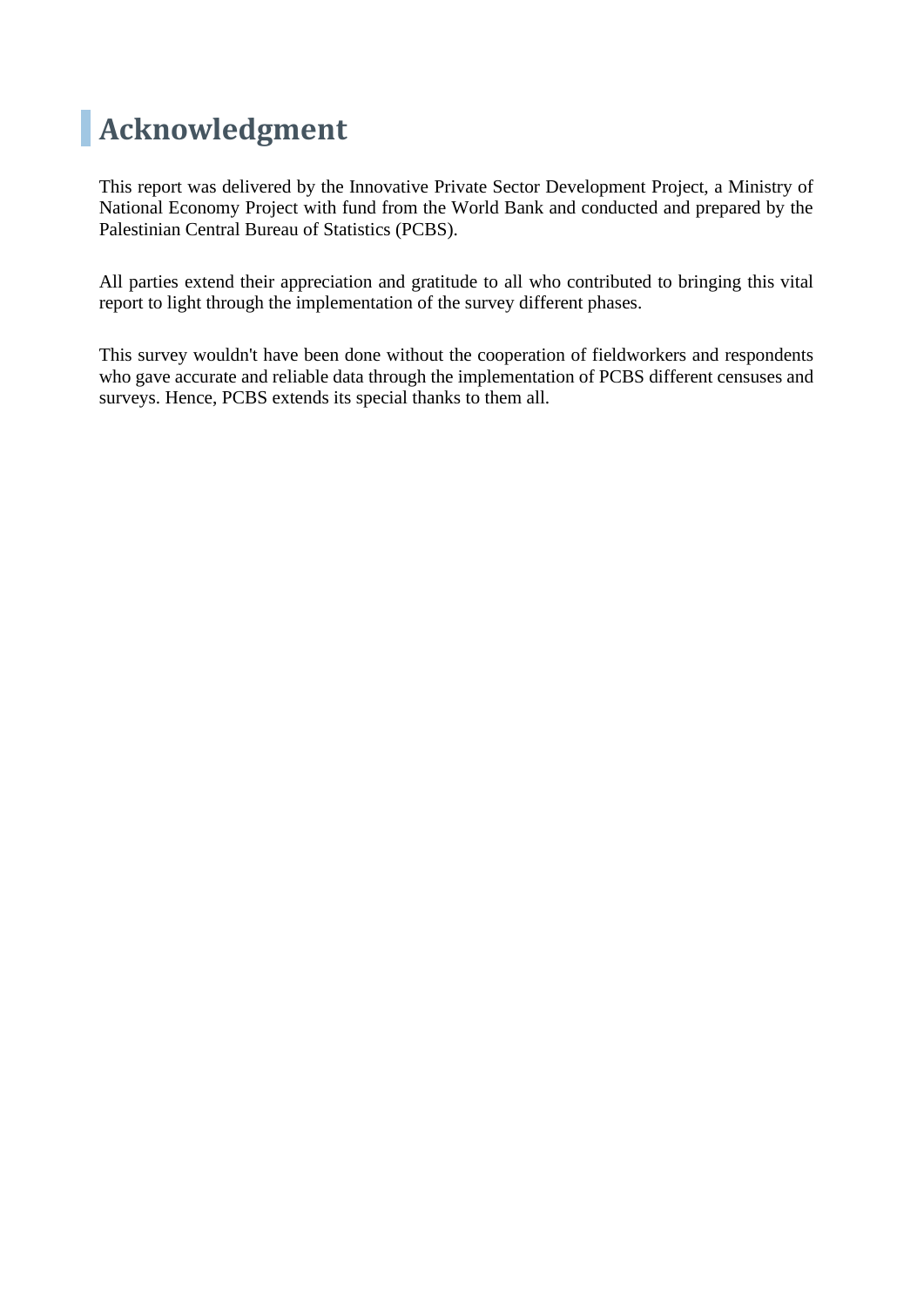## **Work Team**

#### • **Technical Committee**

Ashwaq Sadaqa **Head of the Committee** Ayah Rabi Hani Al-Ahmad Mohammad Antari Mus'ab Abu Baker Osaid Al-Arda Fida' Abu Aishah Nafe' Zahran Zeyad Qalalweh Reham Husein Wafa' Mkhimar Mosab Abualhayja Hind Abu Aisha

#### • **Report Preparation**

Ashwaq Sadaqa Ayah Rabi Hani Al-ahmad Osaid Al-Arda

• **Dissemination Standards** Hanan Janajreh

#### • **Preliminary Review** Mohammad Qalalwa Dr. Saleh Al-Kafri

- **Final Review**  Khaled Abu Khaled Inaya Zidan
- **Overall Supervision**

President of PCBS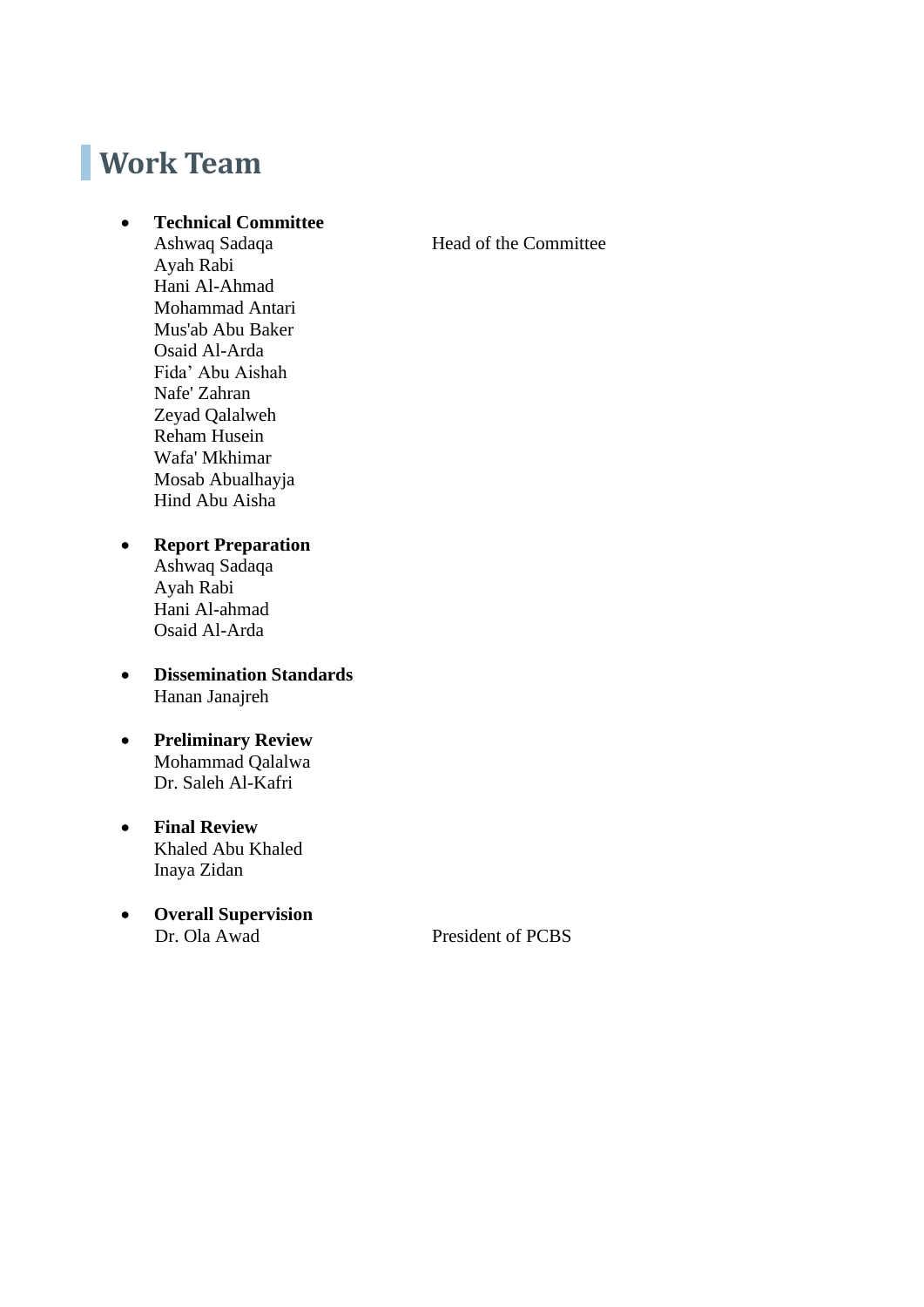# **Contents**

| <b>Subject</b>        |                                                                | Page   |  |  |  |  |  |
|-----------------------|----------------------------------------------------------------|--------|--|--|--|--|--|
|                       | <b>List of Tables</b>                                          |        |  |  |  |  |  |
|                       | Introduction                                                   |        |  |  |  |  |  |
| <b>Chapter One:</b>   | <b>Terms and Classifications</b>                               |        |  |  |  |  |  |
|                       | 1.1 Terms                                                      | [8]    |  |  |  |  |  |
|                       | 1.2 Classifications                                            | [9]    |  |  |  |  |  |
| Chapter Two:          | <b>Methodology</b>                                             | $[10]$ |  |  |  |  |  |
|                       | 2.1 Questionnaire                                              | $[10]$ |  |  |  |  |  |
|                       | 2.2 Sample and Frame                                           | $[10]$ |  |  |  |  |  |
|                       | 2.3 Field Operations                                           | $[11]$ |  |  |  |  |  |
|                       | 2.4 Data Processing                                            | $[12]$ |  |  |  |  |  |
| <b>Chapter Three:</b> | Quality                                                        | $[14]$ |  |  |  |  |  |
|                       | 3.1 Data Accuracy                                              | $[14]$ |  |  |  |  |  |
|                       | 3.2 Problems and Obstacles                                     | $[15]$ |  |  |  |  |  |
| <b>Chapter Four:</b>  | <b>Main Result</b>                                             | $[16]$ |  |  |  |  |  |
|                       | 4.1 Effects of the COVID-19 restrictions on the establishments | $[16]$ |  |  |  |  |  |
|                       | in Palestinian                                                 |        |  |  |  |  |  |
|                       | 4.1.1 Lockdown and closure                                     | $[16]$ |  |  |  |  |  |
|                       | 4.1.2 Demand Shocks                                            | $[17]$ |  |  |  |  |  |
|                       | 4.1.3 Supply Shocks                                            | $[17]$ |  |  |  |  |  |
|                       | 4.1.4 Financial Shocks                                         | $[18]$ |  |  |  |  |  |
|                       | 4.2 Establishments' reactions to the effects of the COVID-19   | $[19]$ |  |  |  |  |  |
|                       | restrictions in Palestine                                      |        |  |  |  |  |  |
|                       | 4.2.1 Financial Adjustment Mechanism                           | $[19]$ |  |  |  |  |  |
|                       | 4.2.2 Impact on Employment                                     | $[19]$ |  |  |  |  |  |
|                       | 4.2.3 Use of Digital Solution                                  | $[20]$ |  |  |  |  |  |
|                       | 4.3 Needed Policies                                            | $[21]$ |  |  |  |  |  |
|                       | 4.4 Looking Ahead                                              | $[22]$ |  |  |  |  |  |
|                       | 4.5 Comparison of Main Results with (5/3-31/5/2020)            | $[22]$ |  |  |  |  |  |
|                       | <b>Tables</b>                                                  | $[23]$ |  |  |  |  |  |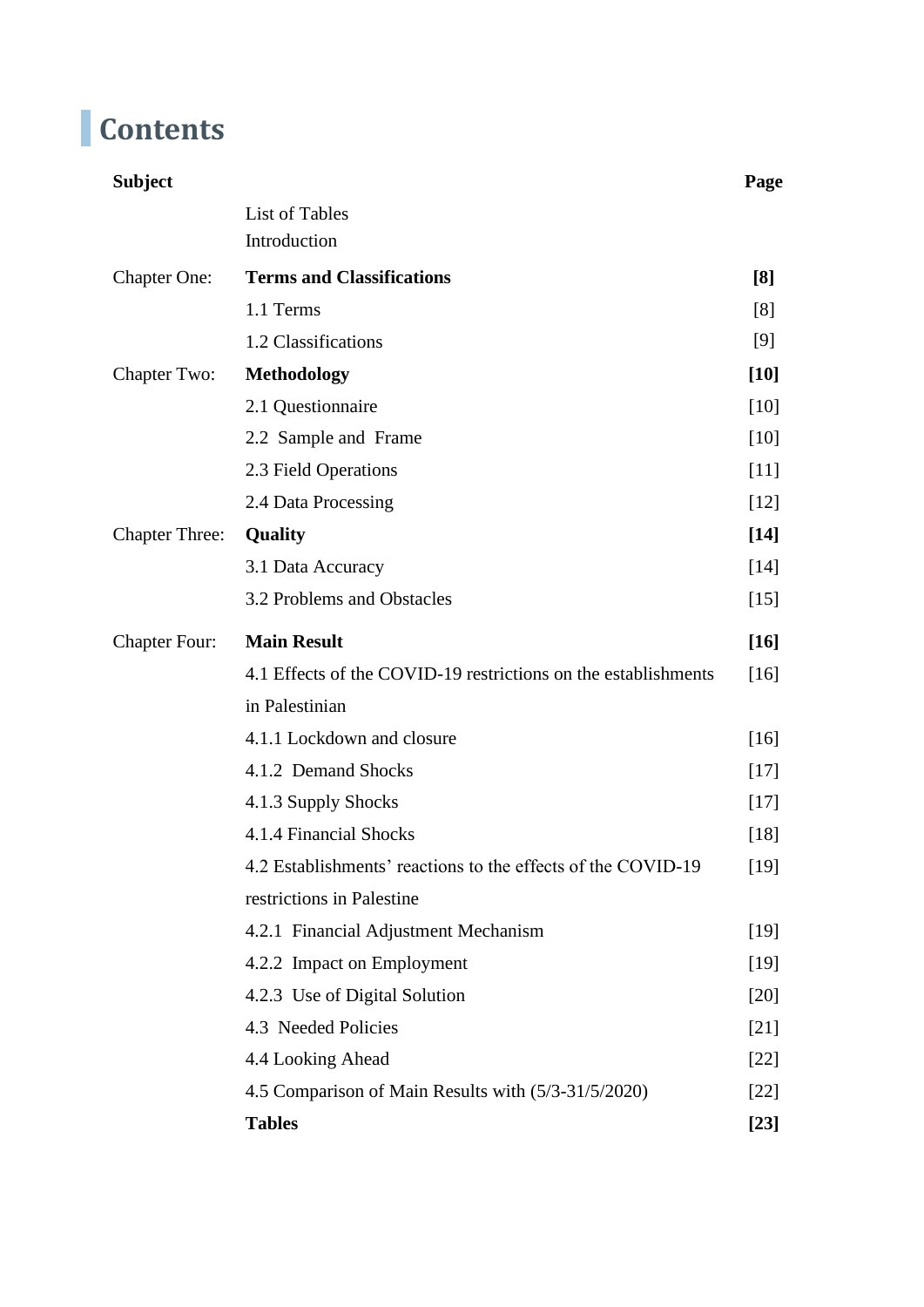## **List of Tables**

|              |                                                                                                                        | Page |
|--------------|------------------------------------------------------------------------------------------------------------------------|------|
| <b>Table</b> |                                                                                                                        |      |
| Table 1:     | Indicators for Lockdown and Closure through (5/3 - 31/5/2021)                                                          | 23   |
| Table 2:     | Indicators for Demand Shocks through (5/3 - 31/5/2021)                                                                 | 24   |
| Table 3:     | Indicators for Supply Shocks through (5/3 - 31/5/2021)                                                                 | 25   |
| Table 4:     | Indicators for Financial Shocks through (5/3-31/5/2021)                                                                | 26   |
| Table 5:     | Indicators of Methods and Financial Adjustment Mechanism to<br>Deal with Cash Flow Shortages through (5/3 - 31/5/2021) | 27   |
| Table 6:     | Percentage of establishments upon it's Methods Towards their<br>Employees through $(5/3 - 31/5/2021)$                  | 28   |
| Table 7:     | Indicators for the Use of Digital Solutions                                                                            | 29   |
| Table 8:     | Indicators for Needed Policies to Support Business Sector Over the<br>COVID-19 Crisis through (5/3-31/5/2021)          | 30   |
| Table 9:     | Indicators for Looking Ahead for the Coming three months after<br>the period $(5/3-31/5/2021)$                         | 32   |
| Table 10:    | Main Indicators for COVID-19 Business Pulse Survey in<br>Palestine by Year                                             | 33   |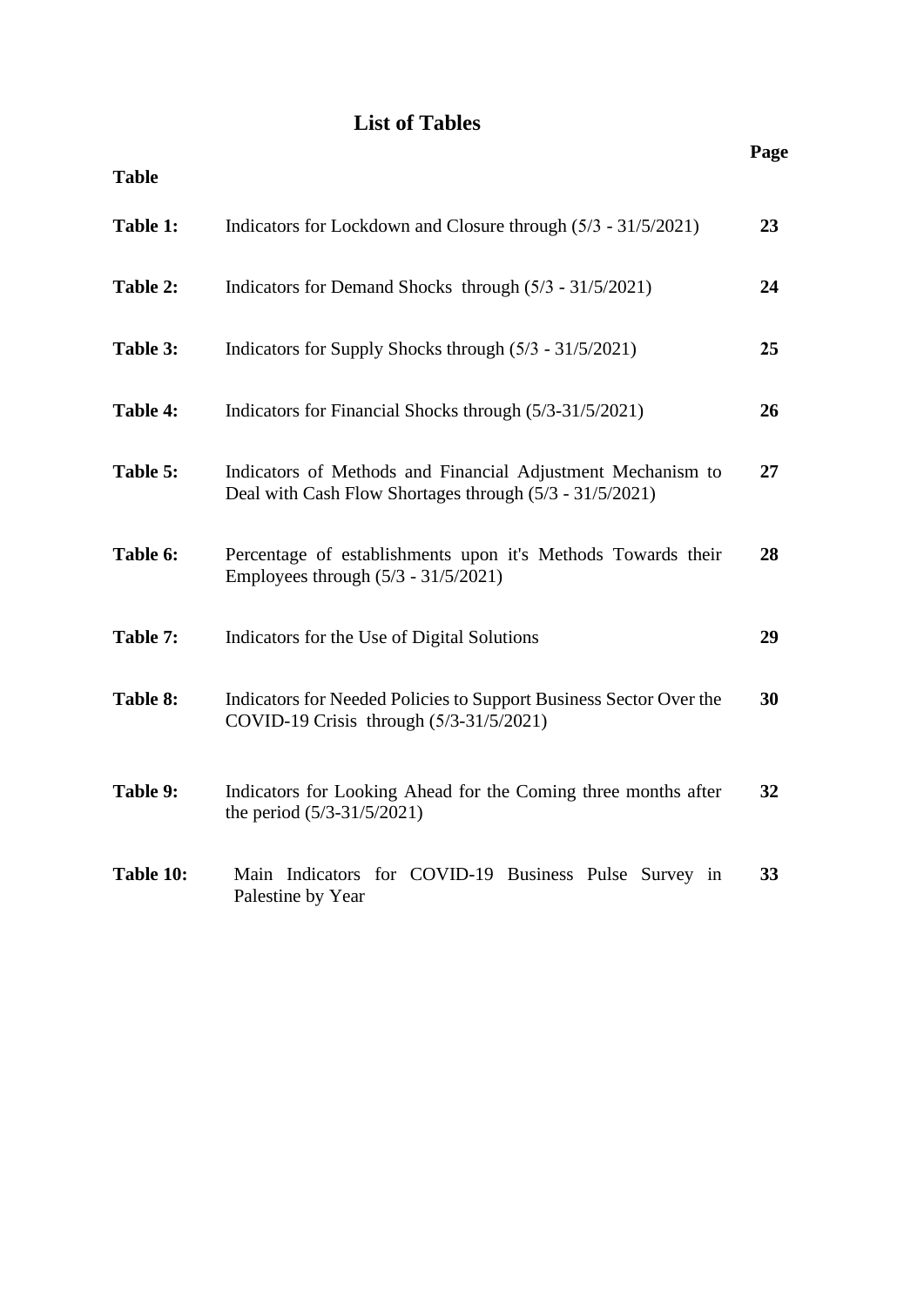## **Introduction**

The world is witnessing rapid changes resulting from the Coronavirus pandemic (COVID-19), where it is affecting all aspects of life; it is quite obvious that such effects have negatively impacted the economic, social, environmental and health conditions. This critical situation has imposed tough challenges against the Palestinian economy that would require observation, following up and monitoring the Palestinian establishments' economic conditions during the pandemic in order to measure the size of changes that have occurred on those establishments ' economic conditions, as well as being comparable with normal and exceptional conditions. To that end, the Palestinian Central Bureau of Statistics (PCBS) took the responsibility of implementing the COVID-19 Business Pulse Survey; second round as well as providing necessary data to meet the needs of policy and decision makers from both the private and public sectors, in addition to civil society and international establishments in a manner that contributes to developing programs and interventions that can mitigate the impacts and consequences of this pandemic.

The aim of the COVID-19 Business Pulse Survey, 2021 is to assess the dynamics of the impacts of COVID-19 on small, medium and large establishments in Palestine for the reference period starting March to May 2021. Despite the closure of borders around the world and the aggressive containment measures, the Coronavirus (COVID-19) continues to spread globally.

This report is divided into four chapters: Chapter one explains the main terms, indicators and classifications used in the report with a brief description. Chapter two discusses the methodology of the field work in terms of the questionnaire, field work operations, coverage, data processing and tabulation. Chapter three explains the quality of the survey. And chapter four describes the main result.

**September, 2021 Dr. Ola Awad**

**President of PCBS**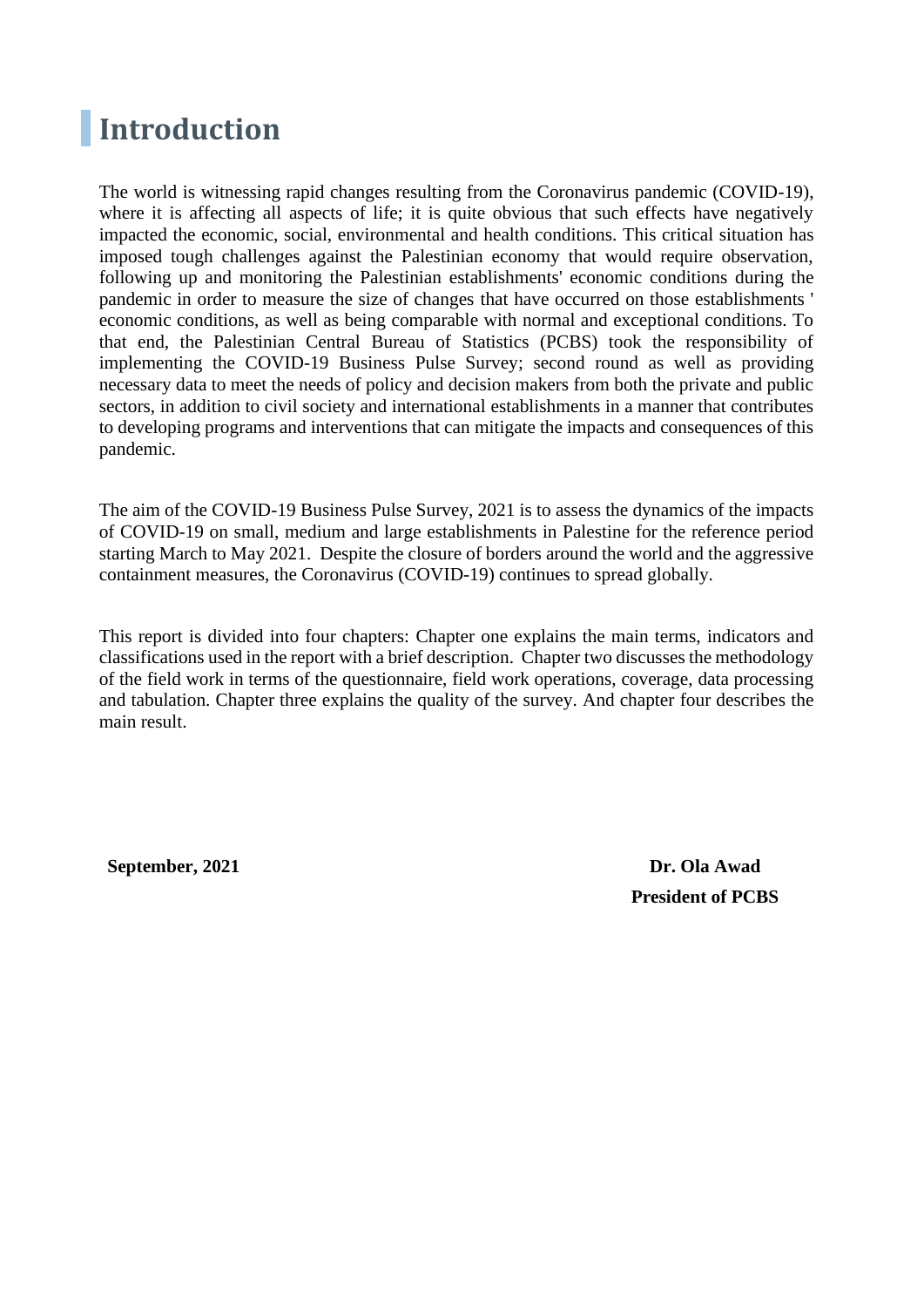## **Chapter One:**

## **Terms and Classifications**

#### **1.1 Terms**

#### **Locality**:

A permanently inhabited place, which has an independent municipal administration or a permanently inhabited separated place not included within the formal boundaries of another locality and not having an independent administrative authority.

#### **Enterprise:**

An economic entity that is capable, in its own right, of owning assets, incurring liabilities and engaging in economic activities and transactions with other entities.

#### **Establishment:**

An enterprise or part of an enterprise that is situated in a single location and in which only a single productive activity is carried out or in which the principal productive activity accounts for most of the value added.

#### **Establishment Status:**

It refers to the operational status of the establishment. The establishment could be in operation, closed, under preparation, or an auxiliary activity unit.

#### **Economic Activity:**

It refers to a process consisting of actions and activities carried out by a certain entity that uses labor, capital, goods and services to produce specific products (goods and services). In addition, the main economic activity refers to the main work of the establishment based on the (ISIC) contributing to large proportion of the value added, whenever more than one activity exist in the establishment.

#### **Jerusalem J1:**

Includes those parts of Jerusalem which were annexed by Israeli occupation in 1967. Those parts include the following localities: Kafr' Aqab, Beit Hanina, Shu'fat Camp, Shu'fat, Al 'Isawiya, Sheikh Jarrah, Wadi al Joz, Bab as Sahira, As Suwwana, At Tur, Jerusalem (Al Quds), Ash Shayyah ,Ras al 'Amud, Silwan, Ath Thuri, Jabal al Mukabbir, As Sawahira al Gharbiya , Beit Safafa, Sharafat, Sur Bahir, Umm Tuba.

#### **Closure facing:**

The establishments that faced closing include closed of establishments at least one day during the closure period (March  $5<sup>th</sup> - May31<sup>st</sup>$ , 2021)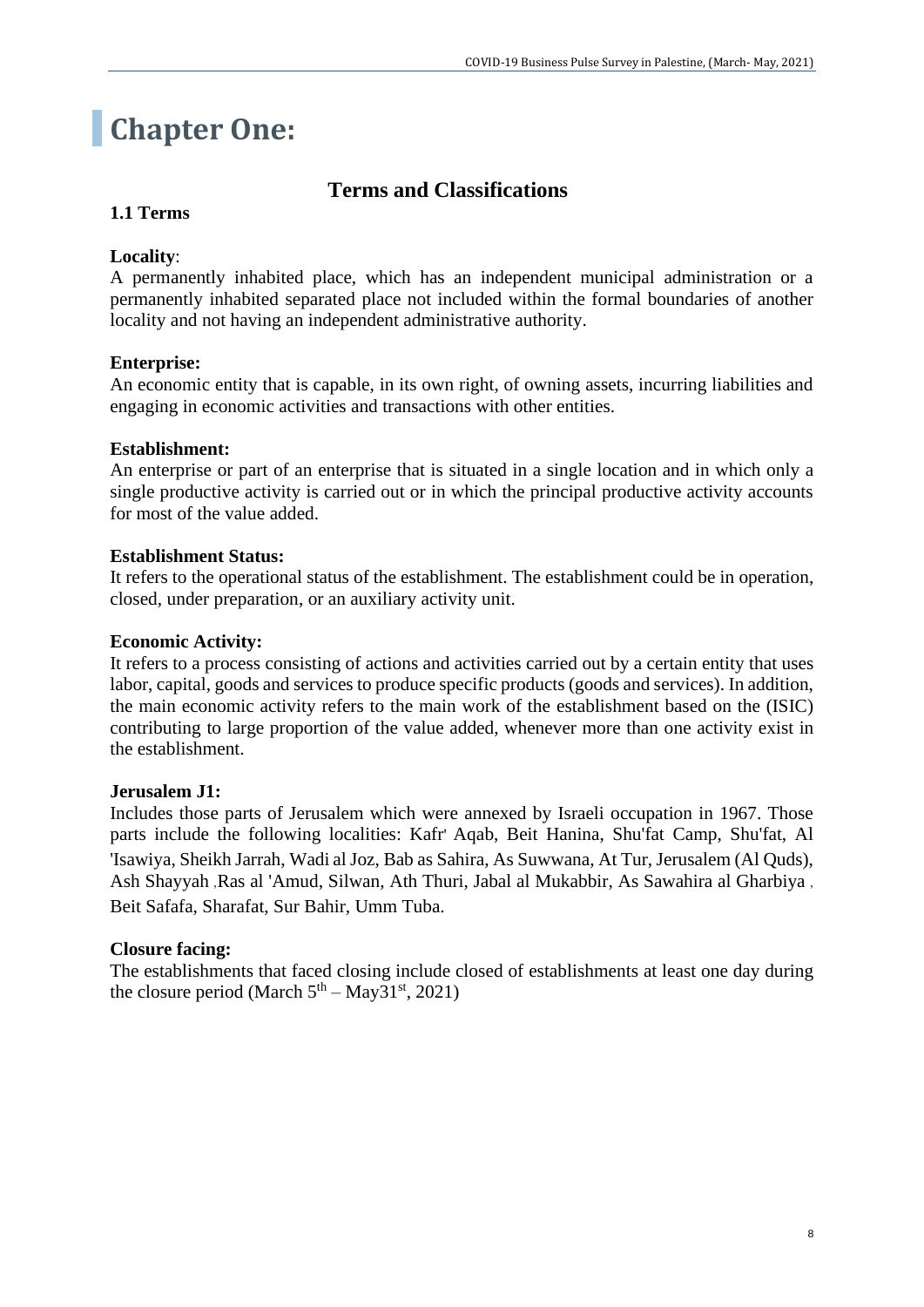#### **1.2 Classifications**

Data collection and processing of statistical data was depending on classifications adopted by PCBS according to international standards compatible with the Palestinian privacy as Classification of economic activity was according to the Palestinian Industrial Classification for Economical Activities (fifth digits), and this classification was prepared based on the International Standard Industrial Classification of All Economic Activities (ISIC-4) issued from the United Nations.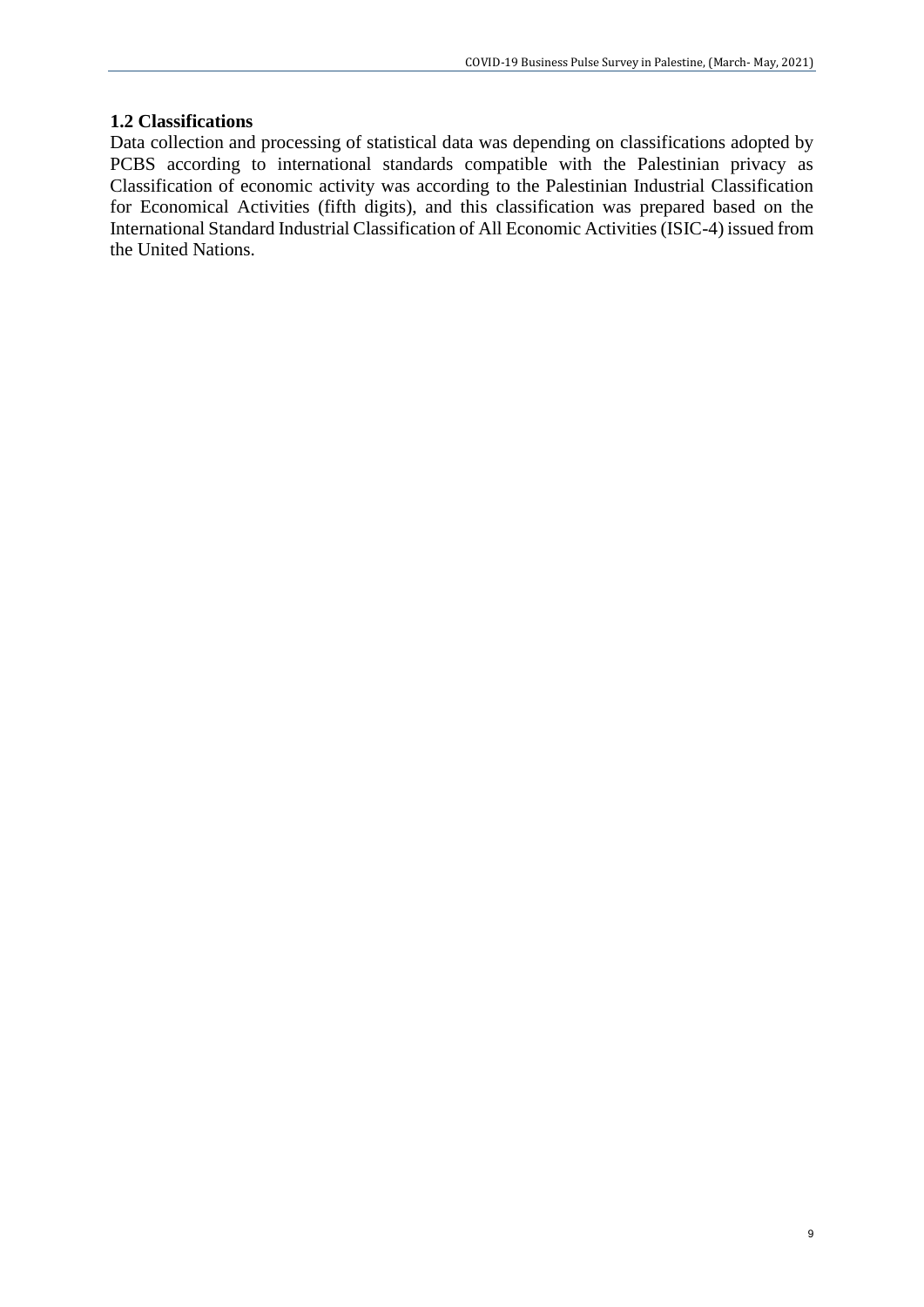## **Chapter Two:**

## **Methodology**

### **2.1 Questionnaire**

- The questionnaire for the survey was designed to achieve the objectives of the study. The questionnaire included essential variables required to study the impacts of COVID-19 on small, medium and large establishments in West Bank and Gaza. The questionnaire was oriented by a joint effort between the PCBS team and the World Bank team with an adaptation to the Palestinian situation. The questionnaire includes questions on the following dimensions:
	- 1. Screener Information.
	- 2. Control Information.
	- 3. General Information.
	- 4. Number of employed persons.
	- 5. COVID-19 impact on establishment (on employment, supply channels, demand channels).
	- 6. Dealing with financial problems.
	- 7. Expectation and uncertainty.
	- 8. Mechanism for dealing with financial problems in establishments.
	- 9. Required interventions (policies).

#### **2.2 Sample and Frame**

#### **Target Population:**

Target population include all establishments working in any of the following activities (industry, construction, internal trade, information and communication, transportation and storage, and services) in Palestine at 2021.

#### **Sampling Frame**

Sampling Frame includes all establishments working industry, construction, internal trade, information and communication, transportation and storage, or services based on the establishments Census of 2017.

#### **Sample Size**

2,600 establishments were reached, of which 2,246 establishments responded. Hence, the respondent sample of the previous round (panel survey) which was 2,266 establishments; along with an additional sample of 334 establishments, was surveyed.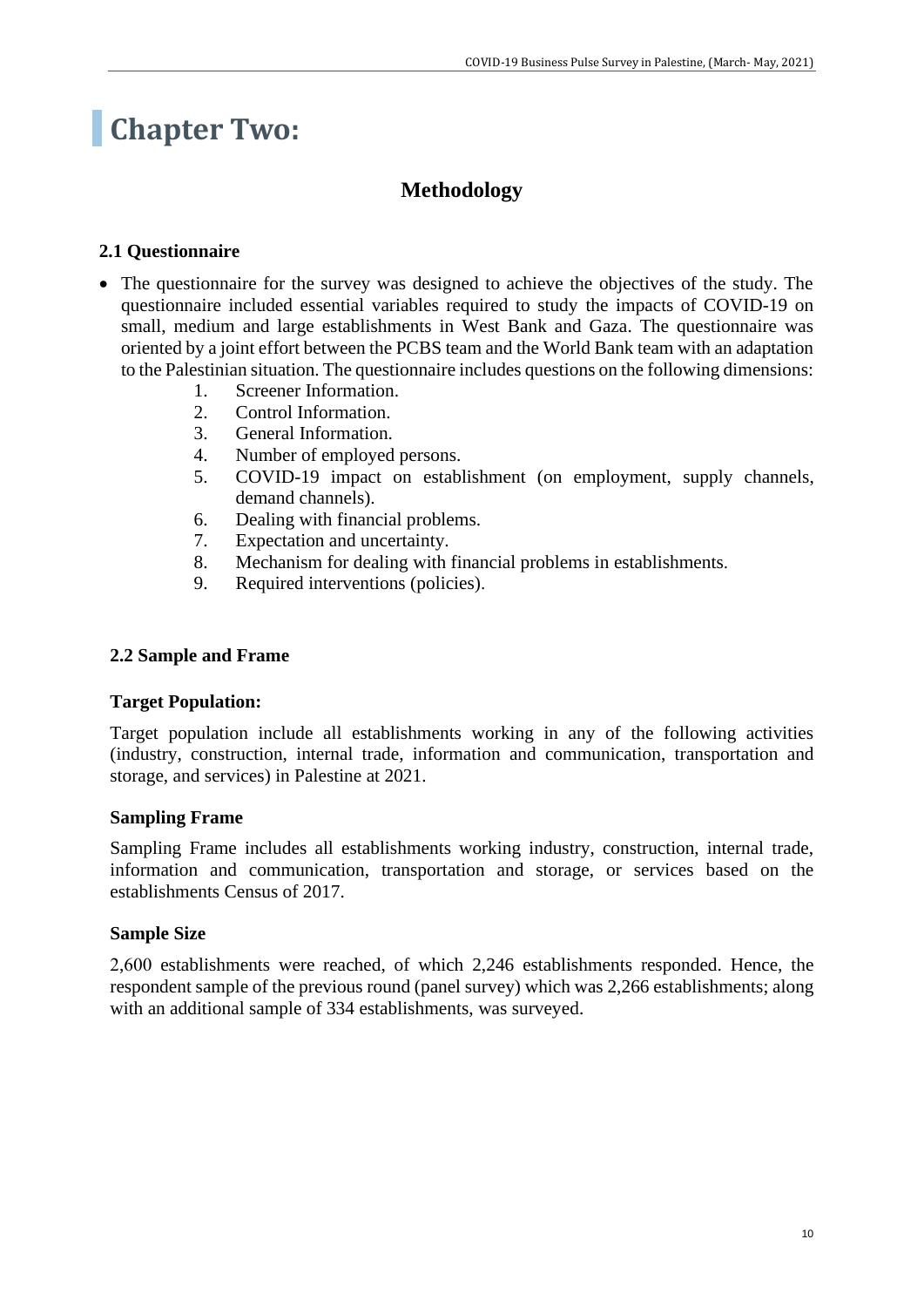| Distribution of the sample according to interview result |                        |  |  |  |  |  |  |  |  |
|----------------------------------------------------------|------------------------|--|--|--|--|--|--|--|--|
| interview                                                | <b>Number of cases</b> |  |  |  |  |  |  |  |  |
| Completed                                                | 2,246                  |  |  |  |  |  |  |  |  |
| Permanently closed (due to Covid 19)                     | 41                     |  |  |  |  |  |  |  |  |
| Permanently closed (other reasons)                       | 72                     |  |  |  |  |  |  |  |  |
| Temporary closed (due to Covid 19)                       | 44                     |  |  |  |  |  |  |  |  |
| Temporary closed (other reasons, own choice)             | 16                     |  |  |  |  |  |  |  |  |
| Refused                                                  | 100                    |  |  |  |  |  |  |  |  |
| Others (Branch Keep No Records, Israeli Ownership, etc.) | 81                     |  |  |  |  |  |  |  |  |
| <b>Total</b>                                             | 2,600                  |  |  |  |  |  |  |  |  |

#### **Sample Design**

The sample is One-Stage Stratified Systematic Random Sample (without replacement).

#### **Sample Strata**

Three levels are used to divide the population into strata:

- 1. The region (north of the West Bank in addition to Jericho Governorate, Ramallah and Al-Bireh Governorate, Jerusalem Governorate, Bethlehem Governorate, Hebron Governorate, Gaza Strip)
- 2. Economic Activity on the first digit (industry, construction, internal trade, information and communication, transportation and storage, and services).
- 3. Establishment size (small, medium, large) by number of employees.

#### **Weighting:**

The weight of statistical units (sampling unit) in the sample is defined as the mathematical inverse of the selection probability where the sample of the survey is one-stage stratified systematic random sample, weighting of establishments based on the probability of each establishments (systematic random sample). The weights adjusted depending on the Interview result. And using to represent the population and compensation for non-response cases.

#### **2.3 Field Operation**

The sample size reached 2,600 establishments distributed in the West Bank, Gaza Strip and Jerusalem (J1) Data were collected by trained fieldworkers through personal interviews with the owners of the establishments by entering data through PC-Tablets in the West Bank and Gaza Strip. However, paper questionnaires were used in Jerusalem (J1).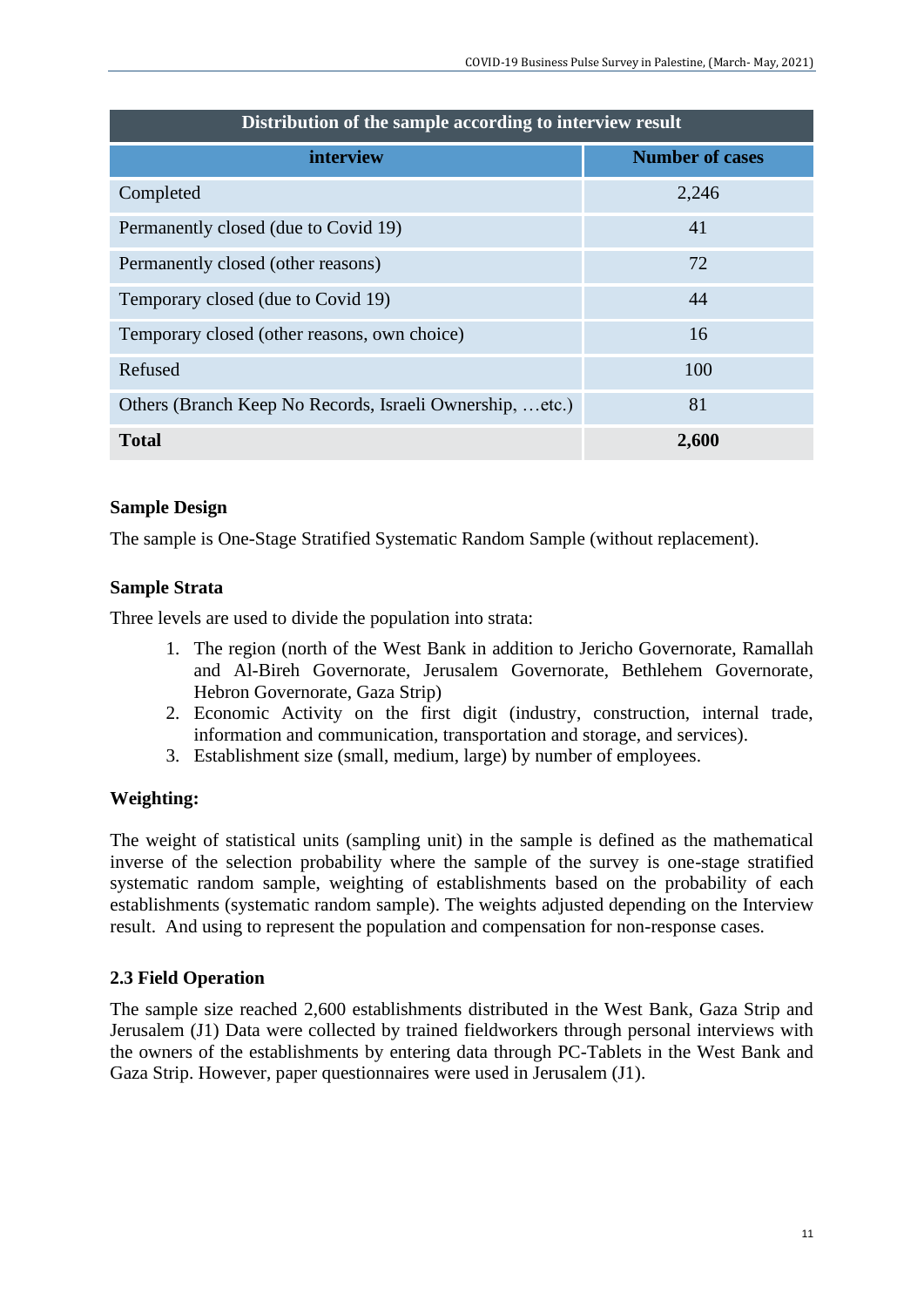#### **Training and Hiring**

- All enumerators were selected among those who had previously worked with in the first round of COVID-19 Business Pulse Survey. They are holders of university degrees in Accounting, Business Management or Financial and Banking Sciences. The work team were called upon in accordance with the survey requirements and according to the governorate and the workload at each governorate.
- A full working day was specified for revising and reviewing the survey's goals and questionnaire on 22/6/2021.
- The number of trainees was 34 (26 in the West Bank and 8 in Gaza Strip).

#### **Data Collection**

- Face-to-face interviews were carried out. And using both PC-Tablets and a paper questionnaire.
- Data collection methods were as follows:
	- o **West Bank excluding J1**: All data were collected using PC-tablets.
	- o **J1**: Data were collected using paper questionnaires and at the end of the day; an operator entered that data using PC-tablets.
	- o **Gaza strip**: All data were collected using PC-tablets
- Data collection started on 23/06/2021 and ended on 18/7/2021.

#### **Office Editing and Coding**

The questioners that were entered by using tablets PC-Tablet don't need to be encoded, since the sample is uploaded on the tablets and the audit regulations are applied. As for the paper questioners the fieldworkers checks the questioners technically according to the audit regulations prepared previously.

#### **2.4 Data Processing**

Data processing went through several phases since the beginning of the preparation of data collection on 23/06/2021 until the end of the fieldwork on 18/7/2021. This process included the following phases:

#### **1. Programming Phase**

The data collection application was prepared by the IT staff at PCBS.

IT staff tested the application with the project director and all comments and updates were implemented, skips between questions, and some verification rules were also tested, a final version of the application was provided on time.

#### **2. Training Phase**

All materials were prepared and included in the training manual on the requirements of data processing during fieldwork. The training halls were well prepared and contained microphones and a Wi-Fi. Training for Gaza Strip was carried out separately.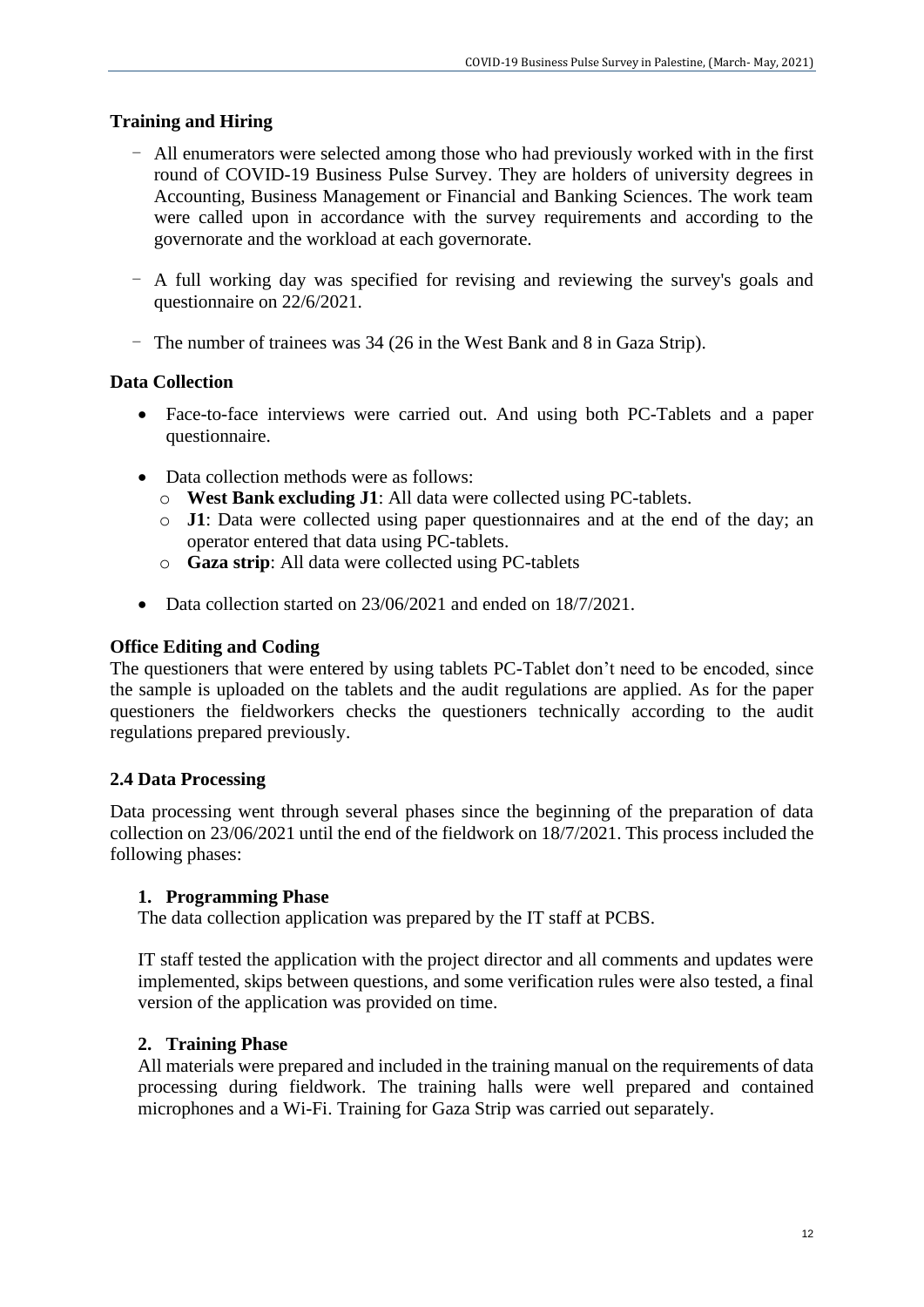#### **3. Verification Phase**

All verifications and consistency checks were applied to PC-Tablet applications. An error message pops up when entering a wrong value and some error messages show up in red for sensitive questions.

The project coordinator tested the application by entering pilot questionnaires. In addition, there was a pretest by project director before collecting the data.

#### **4. Other Data Processing Issues**

#### • PC-Tablets:

In general, PC-tablets were user friendly and familiar. During training, every interviewer was trained on a PC-tablet for their own use

• Data Collection Application (.NET):

The application is well designed using .NET and has a user friendly interface. Nevertheless, a programmer needed to be available when an error occurred by any of the supervisors and interviewers.

• Internet Connection (Wi-Fi): During the training, internet connection was available for trainers and trainees.

During fieldwork, 34 SIM cards with internet connection were provided for each PCtablet by Jawwal Company during data collection process.

• Administration Website:

The website was friendly designed and easy to use, as it shows totals of completed questionnaire by interviewers.

Supervisors were supplied by PCBS with four PC-tablets operating on Windows operations system to review and follow up on the data and to fill the sections they were responsible for.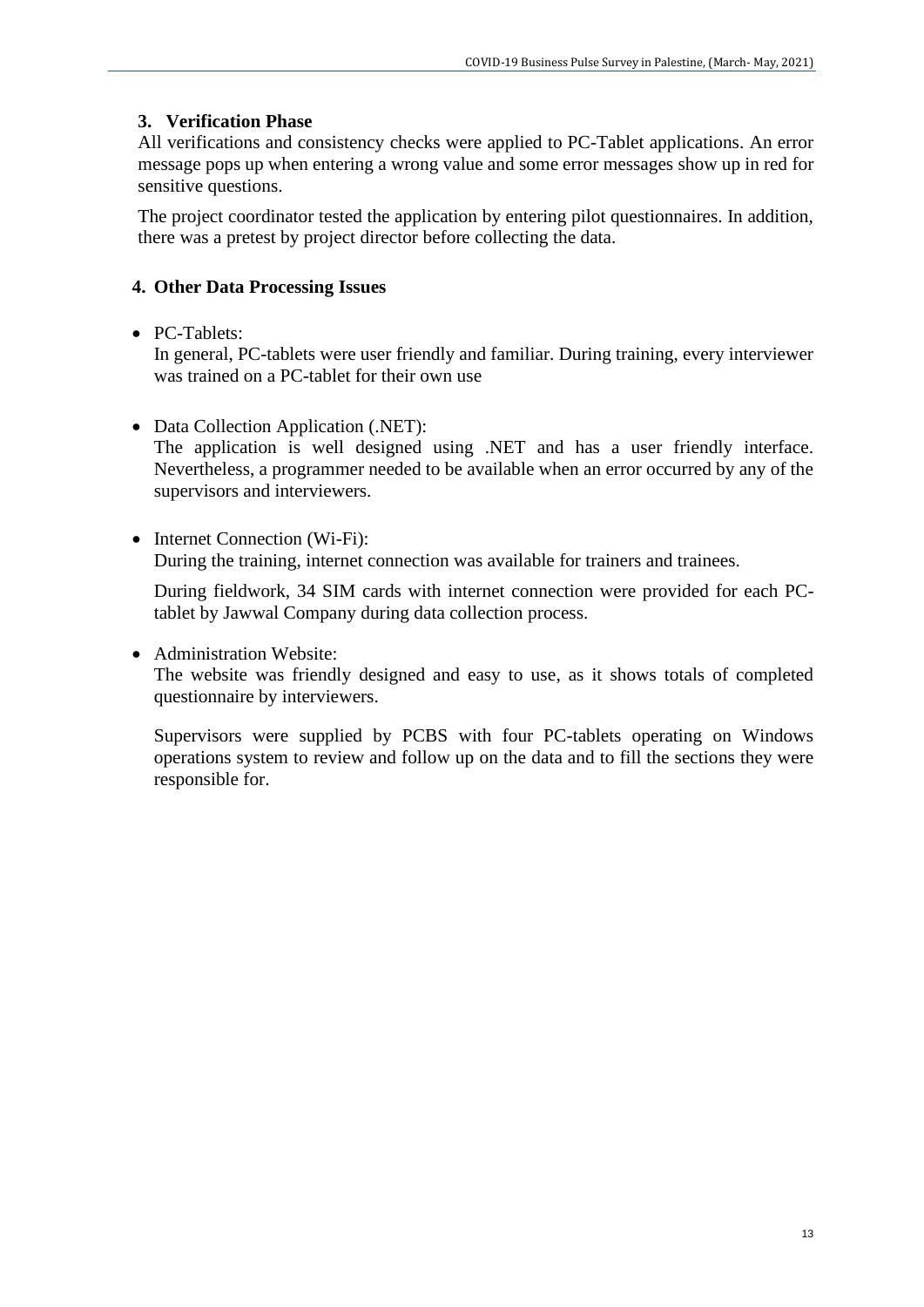## **Chapter Three:**

## **Quality**

#### **3.1 Data Accuracy**

#### **3.1.1 Sampling Errors**

Data of this survey were affected by sampling errors due to use of the sample. Variance was calculated for the most important indicators as shown in the table below, accordingly, it is possible to disseminate the results at Palestine level and regional level.

| Variable                                                          |                      | <b>Estimate</b><br>% | <b>Standard</b><br>Error % | C.V<br>% | 95% Confidence<br><b>Interval</b> | No. of<br>Observa- |       |
|-------------------------------------------------------------------|----------------------|----------------------|----------------------------|----------|-----------------------------------|--------------------|-------|
|                                                                   |                      |                      |                            |          | Lower%                            | Upper%             | tions |
| Percentage of<br>establishments facing                            | yes                  | 77.8                 | 2.2                        | 2.8      | 73.1                              | 81.8               | 1,612 |
| closure based on the<br>government procedures                     | no                   | 22.2                 | 2.2                        | 10.0     | 18.2                              | 26.9               | 388   |
| <b>Percentage of Comparing</b><br>this establishment              | Remained<br>the same | 14.5                 | 2.1                        | 14.4     | 10.8                              | 19.0               | 301   |
| production for the last 88<br>days (5/3-31/5/2021) with           | Decreased            | 82.3                 | 2.3                        | 2.8      | 77.4                              | 86.3               | 1,882 |
| the normal situation                                              | Increased            | 3.2                  | 1.0                        | 31.2     | 1.8                               | 5.8                | 62    |
| Percentage of<br>establishments having a<br>decrease in cash flow | Remained<br>the same | 21.2                 | 2.0                        | 9.4      | 17.7                              | 25.4               | 516   |
| availability                                                      | Decreased            | 73.9                 | 2.2                        | 2.9      | 69.4                              | 77.9               | 1,587 |
|                                                                   | Increased            | 4.9                  | 0.9                        | 18.0     | 3.4                               | 6.9                | 143   |

#### **Variance Calculations of COVID-19 Business Pulse Survey in Palestine, 2021**

### **3.1.2 Non Sampling Error**

These types of errors could appear on one or on all of the survey stages that include data collection and data entry; they related to, respondents, fieldworkers, and data entry personnel. To avoid errors and mitigate their impact, a number of procedures were applied to enhance the accuracy of the data through a process of data collection from the field and data processing.

### **3.1.3 Quality set procedure**

- PCBS team tested the application several times before starting the training to ensure data quality and consistency.
- During fieldwork, all inquiries and problems were resolved.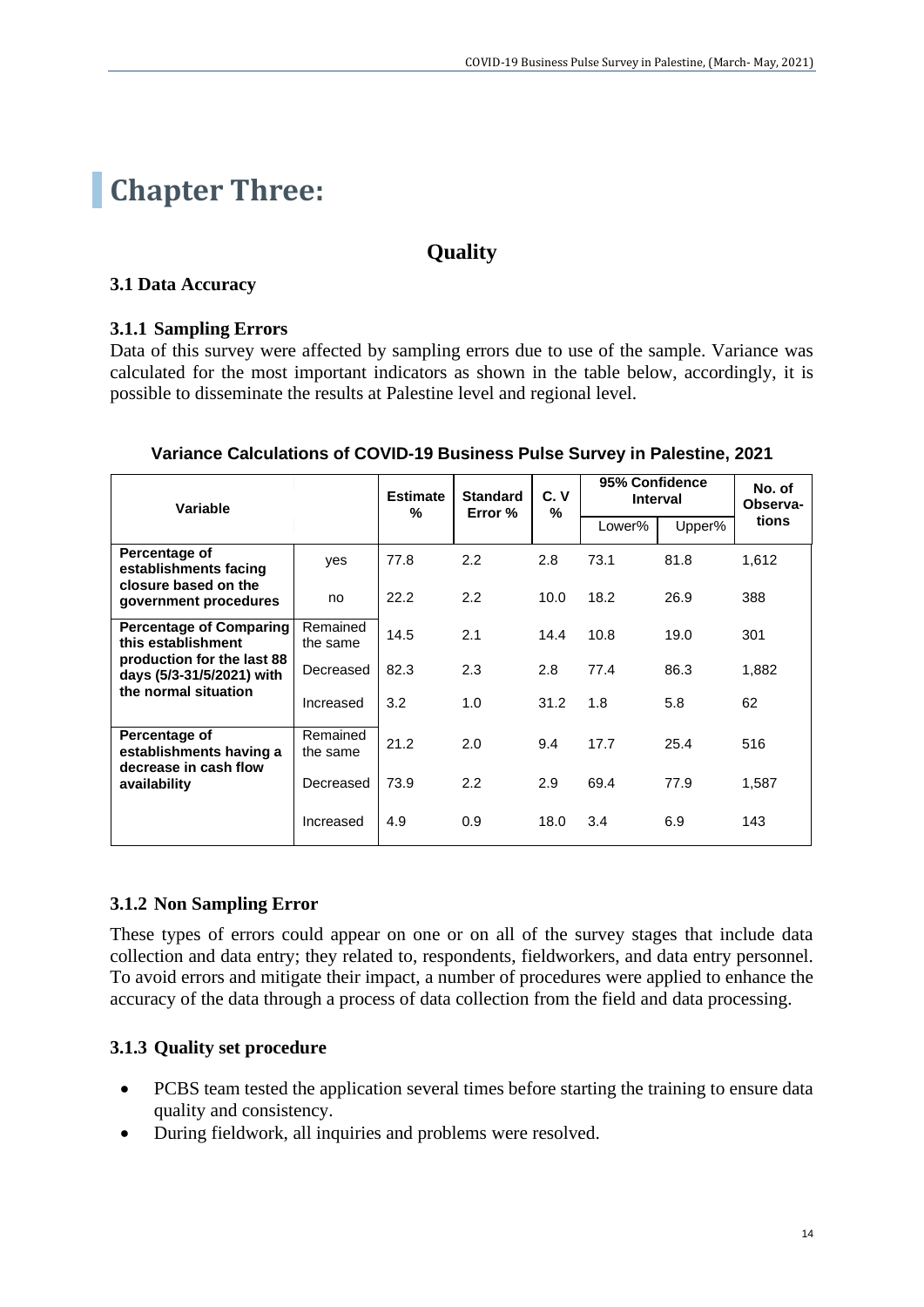- Every one week, a copy of raw data was sent to the project coordinator to check consistency and compatibility of data, and to follow up on problems facing some establishments.
- During the data collection phase, IT coordinators were available firsthand to implement updates to the application on PC-Tablets, to solve any problems in samples and to distribute the samples among supervisors.

#### **3.1.4 Response Rate**

Response rate values:

- The size of the selected sample in Palestine was 2,600 establishments.
- Response cases: 2,246 establishments.
- Non-response cases: 241.
- Over-coverage cases: 113.
- Net sample: 2487
- Response rate: 90.3%.
- Non-response rate: 9.7 %.
- Over-coverage rate: 4.3 %.

#### **3.2 Problems and Obstacles**

The survey encountered a number of obstacles including the following:

- A number of business owners refused to complete the questionnaire.
- There was a number of establishments closed throughout the period of data collection due to the Coronavirus pandemic.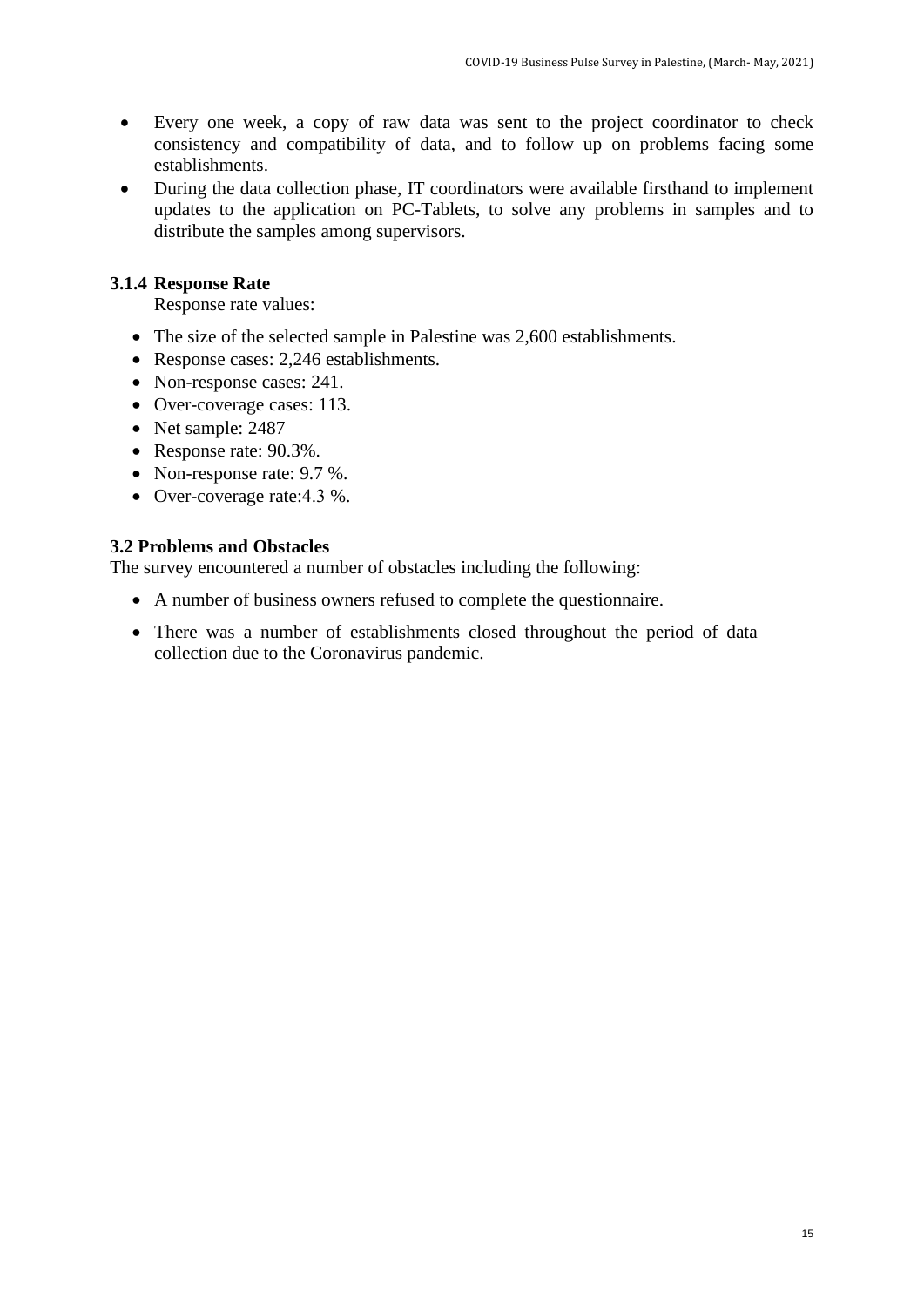## **Chapter Four:**

## **Main Result**

### **4.1 Effects of the COVID-19 restrictions on the establishments in Palestinian**

### **4.1.1 Lockdown and closure:**

77.8% of the establishments (73.4% in the West Bank and 86.7% in Gaza Strip) reported facing closure days. The highest percentage of closed establishments in the West Bank reached 95.9% from the total number of establishments in Ramallah & Al-Bireh governorate (See Table 1).

The percentage of the closure days during the three months of lockdown out of 88 working days of the lockdown was 27.4%. Economic activities such as Telecommunication\* (42.3%) and Transport (34.4%) were more likely to be closed than industry (28.7%) and trade (24.3%).



**Figure1: Percentage of Closure Days for establishments and Percentage of establishments Facing Closure due to the Government Procedures through (5/3-31/5/2021)**

\* Telecommunication activity includes internet cafes which are important providers of communication services which had a high closures, beside customizing of software, publishing in electronic form activities which also had high closures.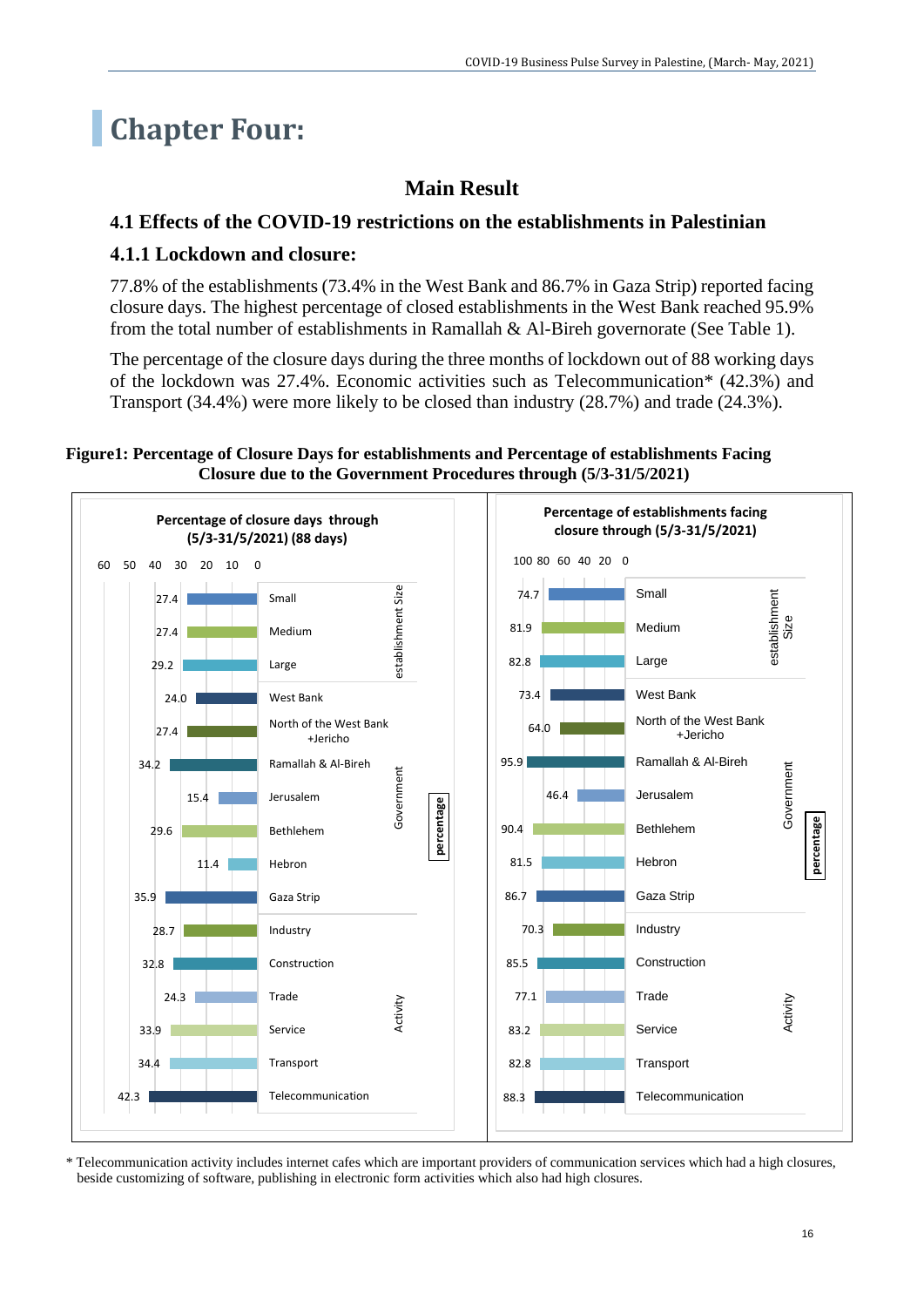## **4.1.2 Demand Shocks:**

82.3% of the establishments reported that sales/production have decreased during the three months of the lockdown, with a decrease in average sales/production by 43.1% compared with normal situation (38.7% in the West Bank and 54.2% in Gaza Strip). Whereas the establishments operating in the construction and transport sectors recorded the highest percentage of establishments that witnessed a decrease in production by (50.9%) and consequently compared with normal situation, followed by industry sector with a decline of (47.8%) (See Table 2).



#### **Figure 2: Indicators for Demand Shocks for the last 88 days (5/3-31/5/2021) compared with the normal situation by Activity**

## **4.1.3 Supply Shocks:**

48.8% of the establishments reported having difficulties in the supply of inputs, raw materials or finished goods and materials purchased (46.6% in West Bank and 53.3% in Gaza Strip). The economic activities suffering the most from this difficulty are trade (52.2%), industry (49.5%) and Construction (47.4%). (See Table 3).



### **Figure 3: Indicators for Supply Shocks**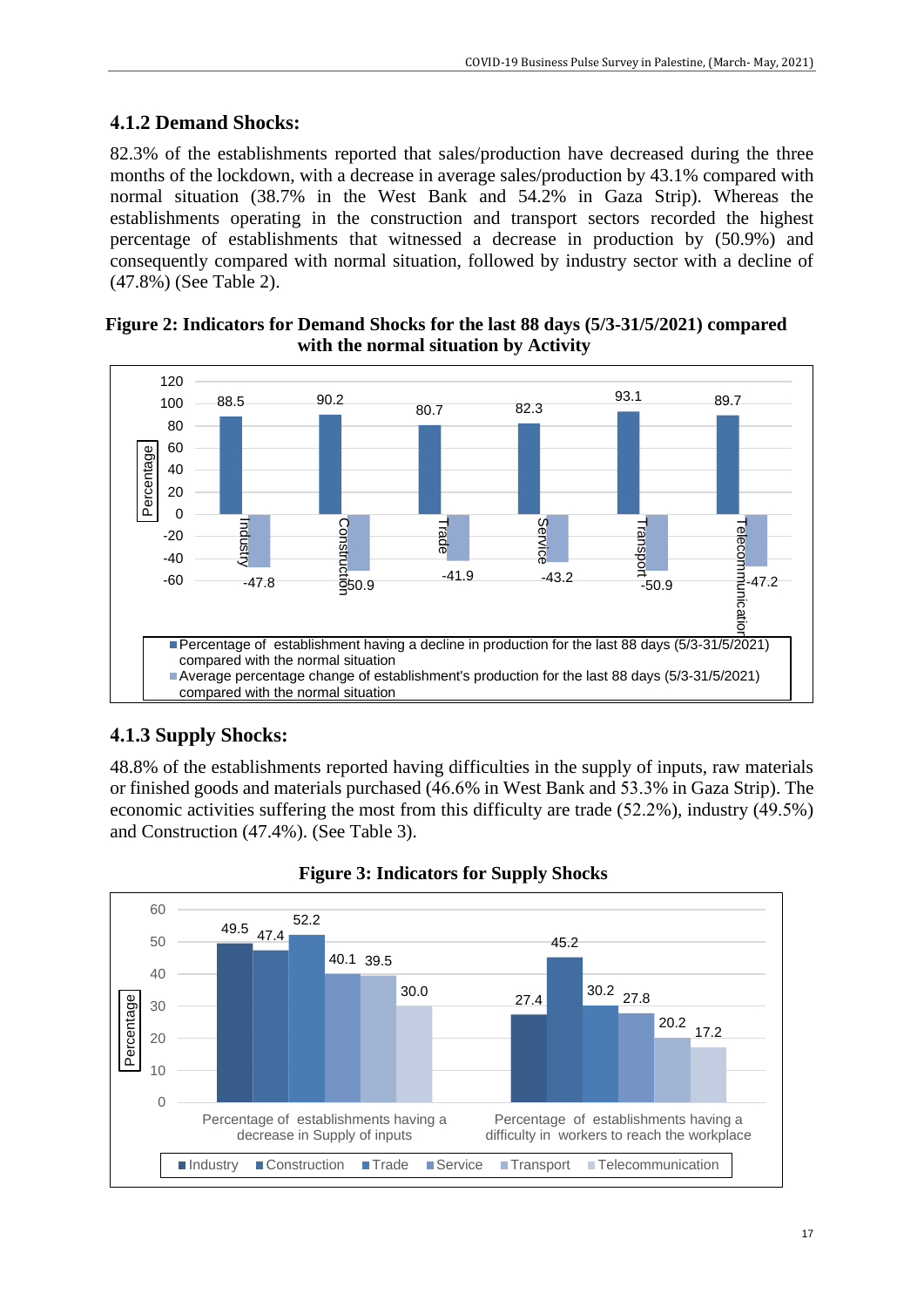### **4.1.4 Financial shocks:**

73.9% of the establishments face a decline in the availability of cash flow. Meanwhile, 25.9% stated an increase in returned checks (35.7% in the West Bank and 5.6% in Gaza strip), and 35.0% of the establishments reported having a difficulty in the supply of financial services which are normally available. (See Table 4).



 **Figure 4: Indicators for Financial Shocks**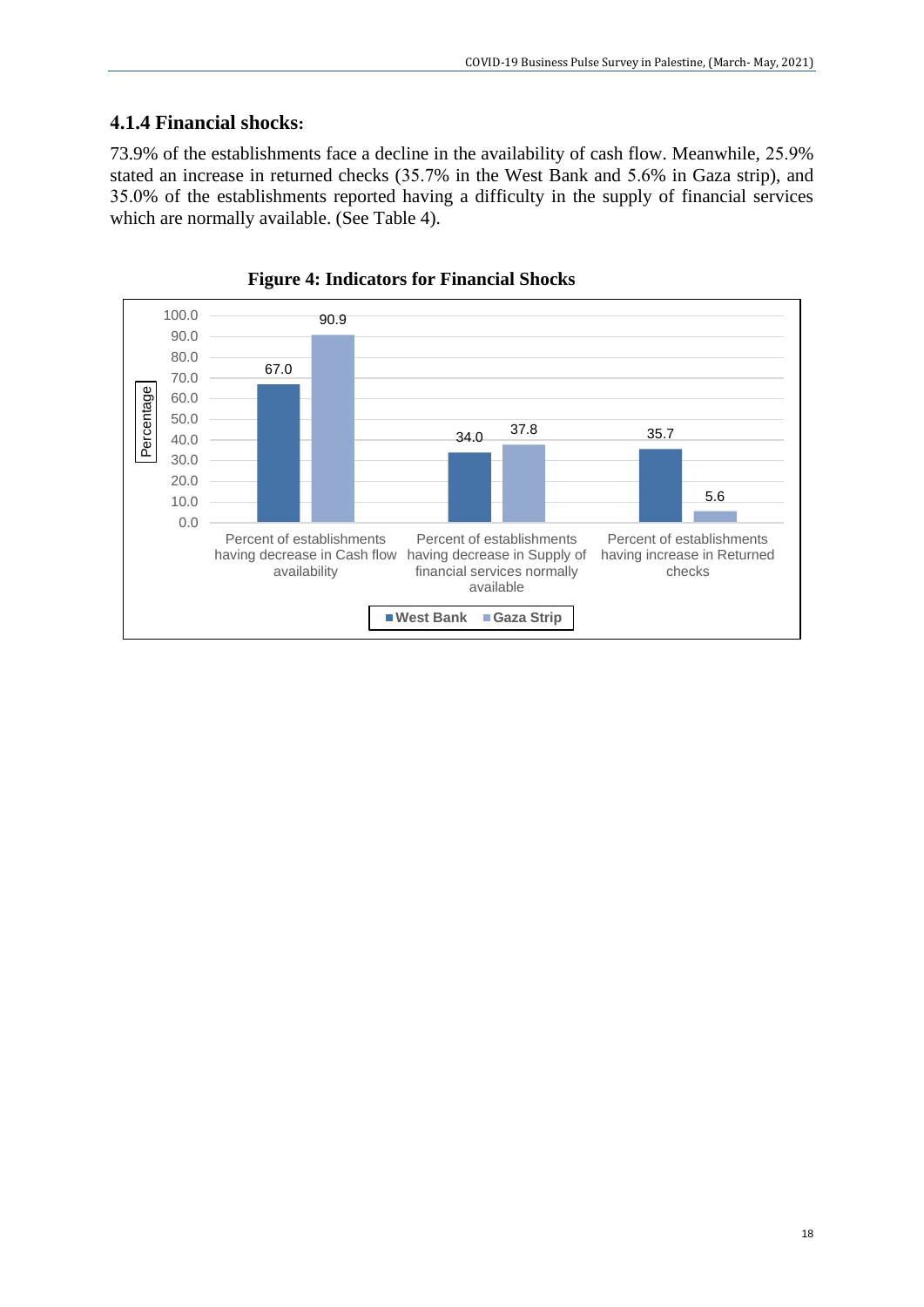### **4.2 Establishments' reactions to the effects of the COVID-19 restrictions in Palestine**

## **4.2.1 Financial Adjustment Mechanism:**

In order to deal with cash flow shortages, 32.8% of the establishments reported that they were forced to delay payments to suppliers or employees, the highest percentage was in the medium establishments reached 40.0%, followed by 32.6% for large establishments, and 27.8% for small establishments.

47.3% of establishments have loans from others such as friends, family, relative, other income, etc. (See Table 5).

#### **Figure 5: The Main Source that the establishments Use to Deal with Cash Flow Shortage during COVID -19 through (5/3-31/5/2021)**



## **4.2.2 Impact on Employment:**

As a response to the COVID-19 pandemic, 8.6% of the establishments have responded to this crisis by dismissing employees. Whereas 3.5% of the establishments responded to the pandemic by reducing the salaries and wages of their employees. Meanwhile, 3.1% of them responded to the crisis by giving their employees unpaid leave and 2.0% put their employees on leave with their salaries. Whereas 8.2% of the establishments responded to suspended from work due to Infection or contact with a person infected with Covid-19 (See Table 6).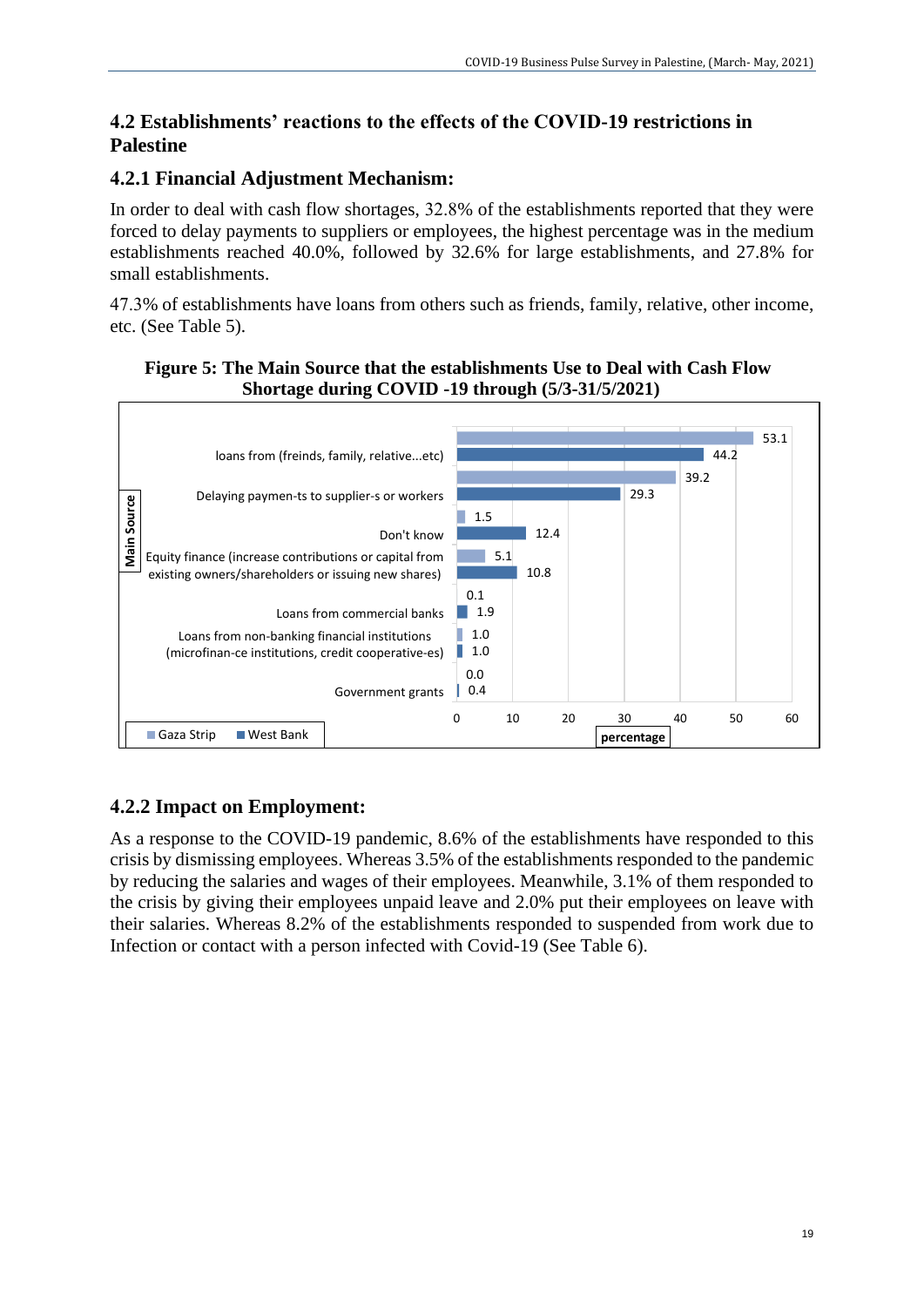#### **Figure 6: Percentage of the establishments' behavior towards its employees during COVID-19 through (5/3-31/5/2021)**



## **4.2.3 Use of Digital Solutions:**

17.9% of the establishments started using or have increased the use of internet, online social media networks, specialized apps or digital platforms in response to the COVID-19 outbreak. The main use of such digital solutions was for marketing with a percentage of 83.3%, followed by 52.9% for business administration, and 37.9% for sales. (See Table 7).

In the last 88 days (March  $5<sup>th</sup>$  - May 31<sup>st</sup>, 2021), the establishments reported that the percentage of employees who are currently working remotely from home was 8.0% of the total number of employees; mainly in the telecommunication sector (12.2% of the total number of employees), transport sector (9.2% of the total number of employees), and services sectors (8.3% of the total number of employees). The main results showed that large establishments have the highest percentage of employees working remotely from home (17.7%). (See Table 7).



**Figure 7: Percentage of the establishments used digital solutions for, such as the internet, online social media networks, specialized apps or digital platforms in response to COVID-19 outbreak through (5/3-31/5/2021)**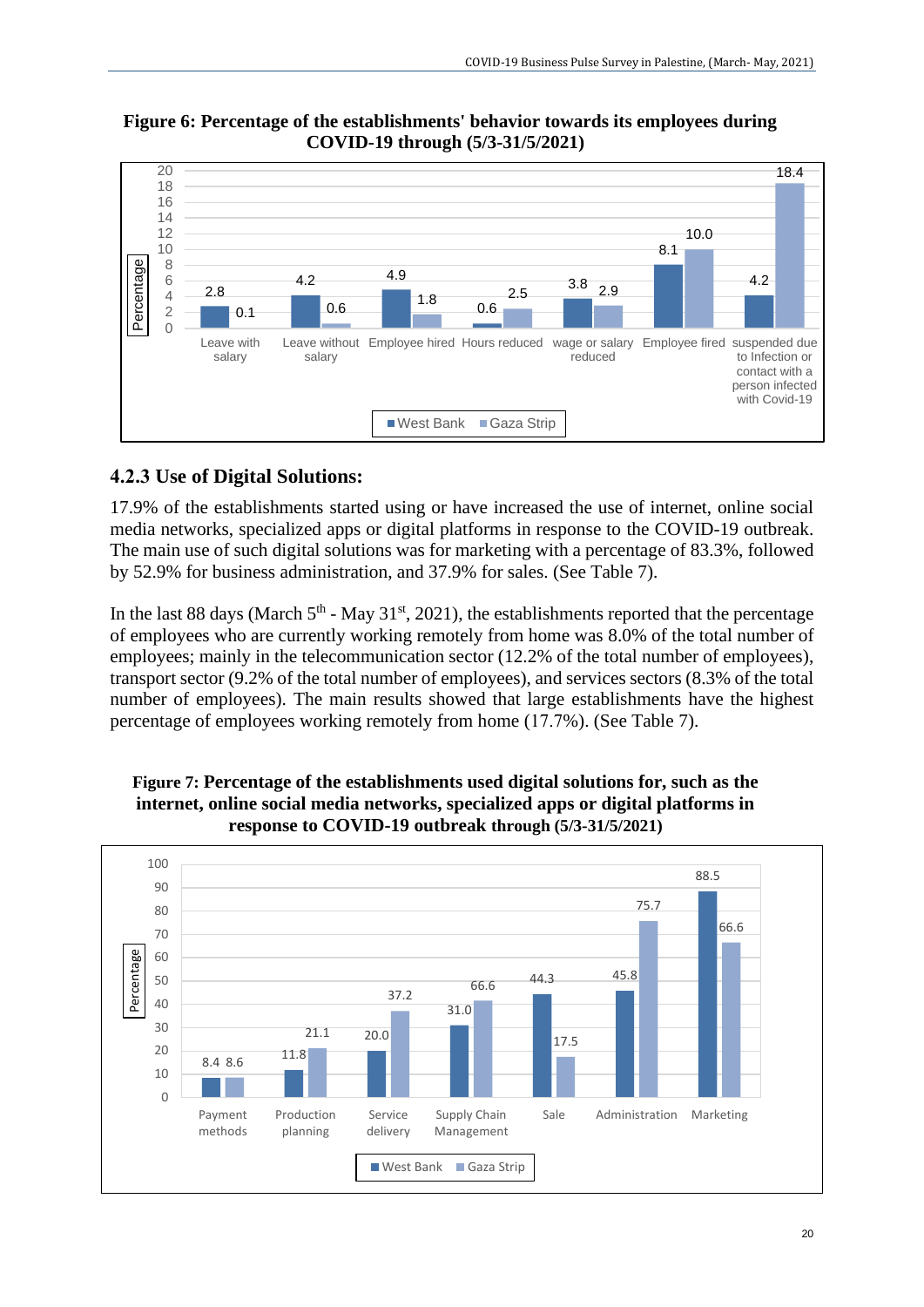### **4.3 Needed Policies:**

When asked about the needed policies to support their business by the government or other sectors, 66.8% of the establishments indicated that the most needed policies to support their business over the COVID-19 crisis are utility subsidies (services: electricity, water, wastewater, internet, etc.). While 46.8% reported that exemptions or tax deductions with is the most needed policies to support their business over the COVID-19. Salary subsidies with 40.6% and 39.8% for rental deferral. (See Table 8).

**Figure 8: Percentage of the Most Needed Policies to Support Businesses over the COVID -19 Crisis through (5/3-31/5/2021)**

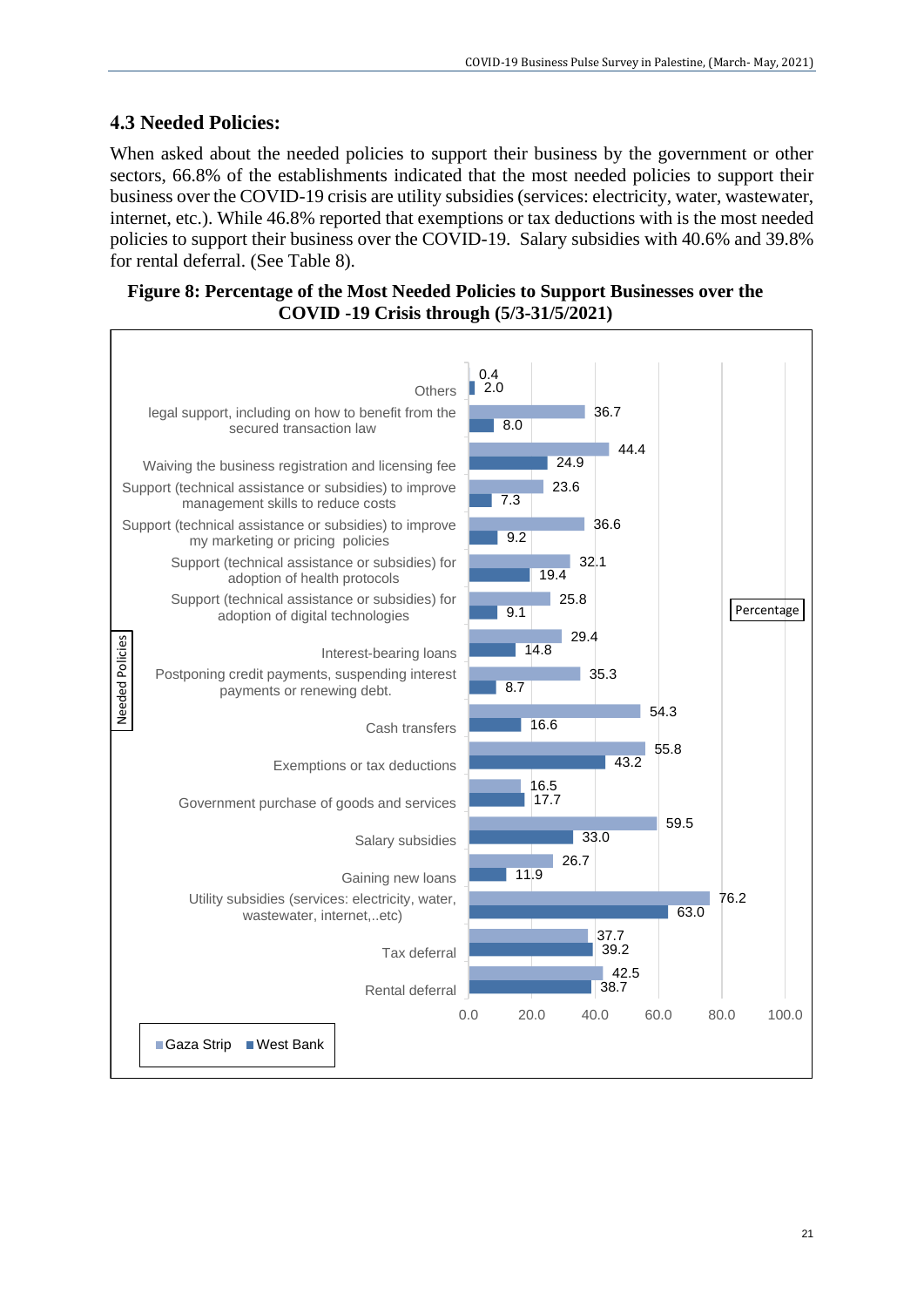### **4.4 Looking Ahead:**

Establishments expected that the production for the next 3 months after the period (5/3- 31/5/2021) would be declined by 12.8% compared to the same period last year (4.4% in the West Bank and 33.8% in Gaza Strip). It is also expected that the number of employees would decline by 11.5% (14.0% in the West Bank and 5.3% in Gaza Strip). (See Table 9).





#### **4.5 A Comparison of the Main Results with the period of (5/3-31/5/2020)**:

Comparing the results of 2021 with the result of 2020 shows that there was a decrease in the average of closure days (88 days). The average was 51.2 days in 2020, whereas it declined to 27.4 days in 2021. Accordingly, this led to an increase in the percentage of establishments that hired employees from 1.5% in 2020 to 4.0% in 2021. Also, it led to a decrease in the percentage of fired employees from 13.8% in 2020 to 8.6% in 2021.

Meanwhile, the percentage of establishments that witnessed a decline in production or sales through (5/3-31/5/2021) compared with the normal situation is lower in 2021 compared to 2020. This percentage was 93.1% in 2020, while it declined to 82.3% in 2021. This decrease has led to an improvement in the average percentage change in the production of establishments compared with the normal situation, where it declined from 50.5% in 2020 to 43.1% in 2021, which means that there is an improvement in the production of establishments during 2021.

For the supply shocks the results show improvement in the supply of inputs, raw materials or finished goods and materials purchased as 63.0% of the establishment stated it was difficulties in 2020 decline to 48.8% in 2021.

Also, 2021 witnessed an improvement in the indicator of cash flow shortage in establishments, where the percentage of establishments facing shortage in the cash flow was 88.7% in 2020 while it was 73.9% in 2021. Meanwhile, there was an improvement in the percentage of returned checks in 2021, where it was 36.0% in 2020 and declined to 25.9% in 2021.

On the other hand, the results of the survey showed an increase in the number of establishments that use internet, social media networks, specialized apps or digital platforms from 12.3% in 2020 to 17.9% in 2021. (See Table 10).

For the most needed policies to support their business by the government or other sectors, Utility subsidies continue to be the most desired policy, as in the last round.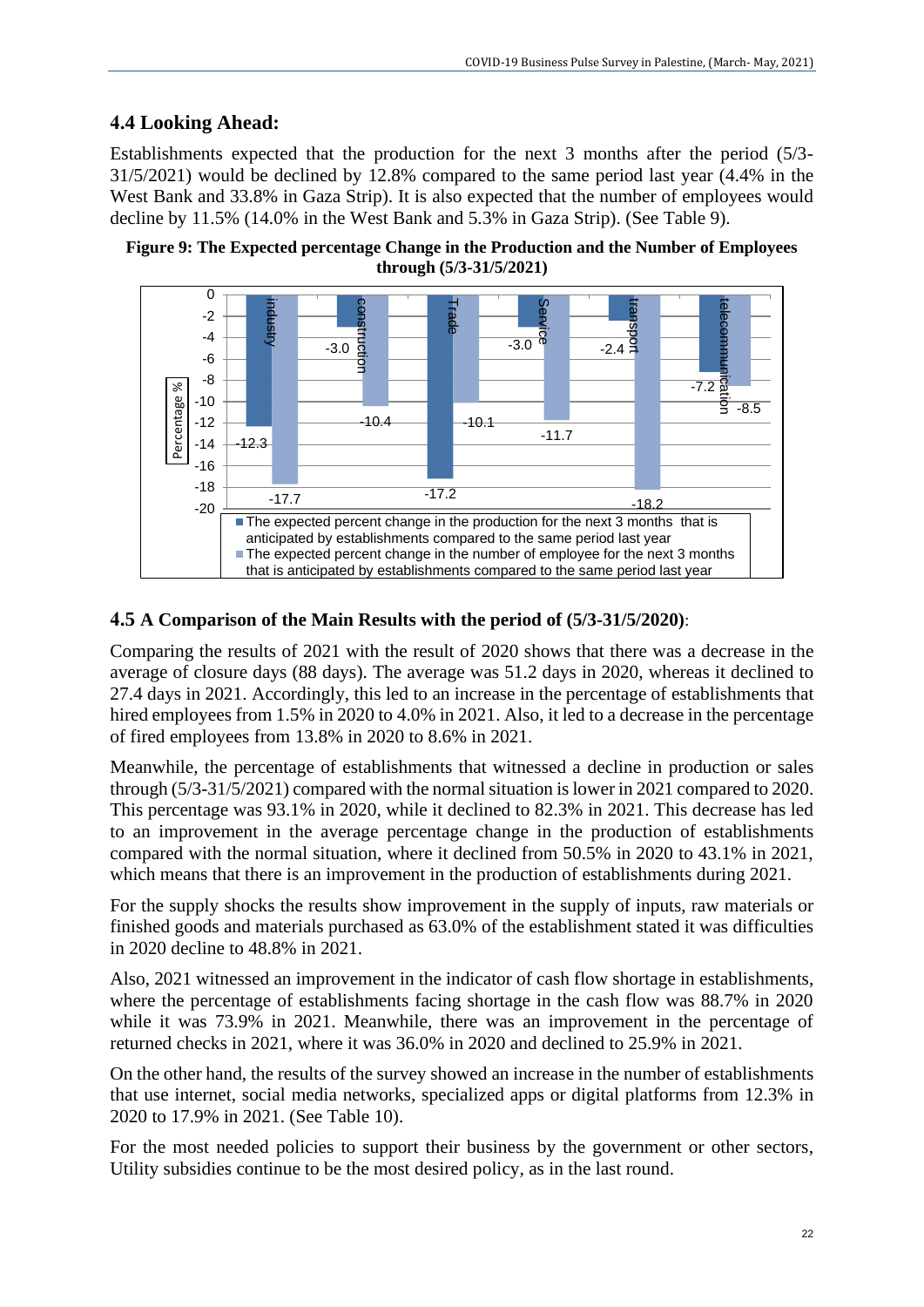# **Tables**

#### **TABLE 1: INDICATORS FOR LOCKDOWN AND CLOSURE THROUGH (5/3 - 31/5/2021)**

|                           |                                 | Percentage of closure days<br>through $(5/3-31/5/2021)$ (88<br>days) | Percentage of establishments facing<br>closure based on the government<br>procedures |
|---------------------------|---------------------------------|----------------------------------------------------------------------|--------------------------------------------------------------------------------------|
|                           | small                           | 27.4                                                                 | 74.7                                                                                 |
| <b>Establishment Size</b> | Medium                          | 27.4                                                                 | 81.9                                                                                 |
|                           | Large                           | 29.2                                                                 | 82.8                                                                                 |
|                           | <b>West Bank</b>                | 24.0                                                                 | 73.4                                                                                 |
|                           | North of the West Bank +Jericho | 27.4                                                                 | 64.0                                                                                 |
|                           | Ramallah & Al-Bireh             | 34.2                                                                 | 95.9                                                                                 |
| Governorate               | Jerusalem                       | 15.4                                                                 | 46.4                                                                                 |
|                           | Bethlehem                       | 29.6                                                                 | 90.4                                                                                 |
|                           | Hebron                          | 11.4                                                                 | 81.5                                                                                 |
|                           | <b>Gaza Strip</b>               | 35.9                                                                 | 86.7                                                                                 |
|                           | Industry                        | 28.7                                                                 | 70.3                                                                                 |
|                           | Construction                    | 32.8                                                                 | 85.5                                                                                 |
| <b>Economic Activity</b>  | Trade                           | 24.3                                                                 | 77.1                                                                                 |
|                           | Service                         | 33.9                                                                 | 83.2                                                                                 |
|                           | Transport                       | 34.4                                                                 | 82.8                                                                                 |
|                           | Telecommunication               | 42.3                                                                 | 88.3                                                                                 |
| <b>Palestine</b>          |                                 | 27.4                                                                 | 77.8                                                                                 |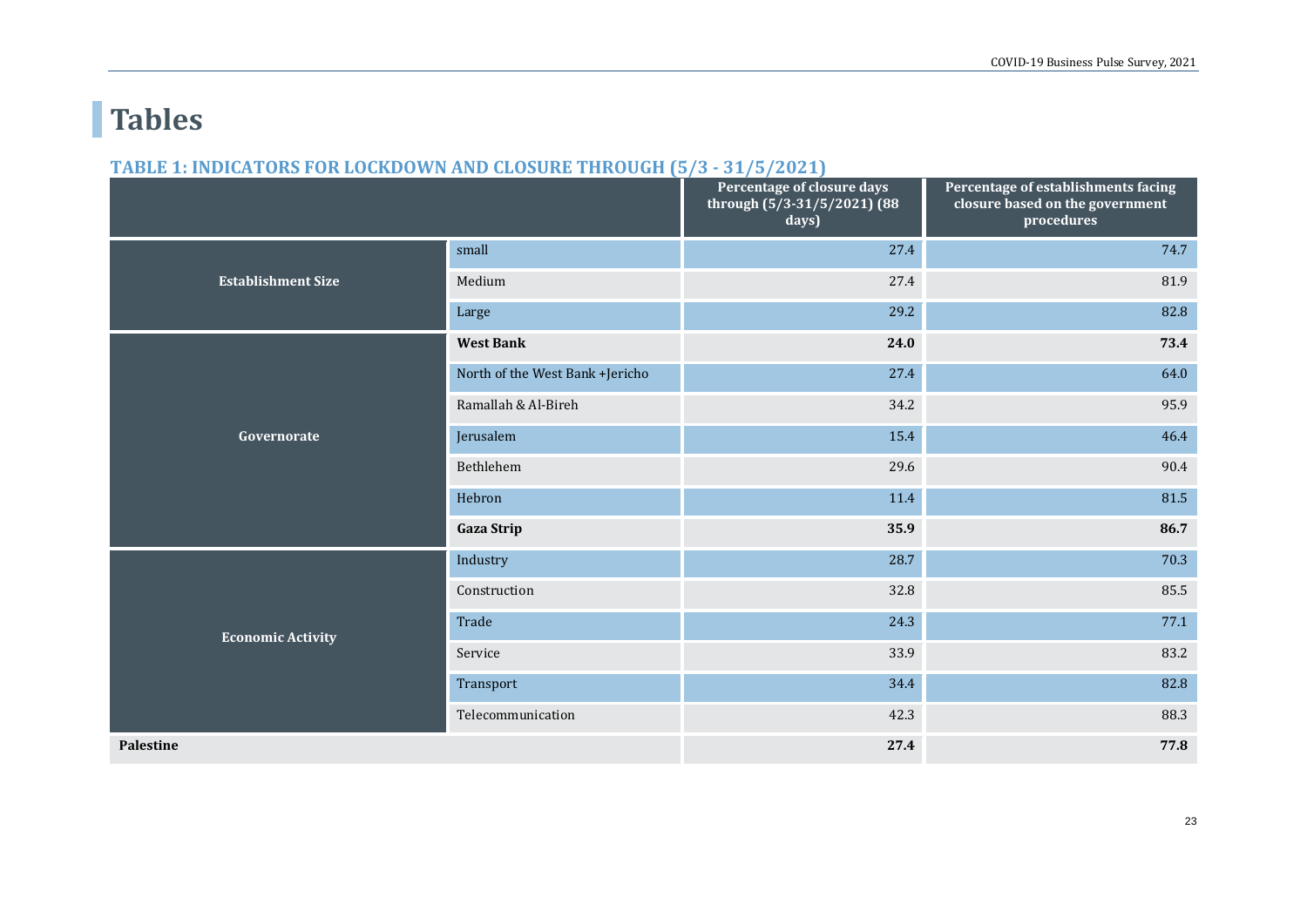|                           |                                    | Percentage of<br>establishments having a<br>decline in the production<br>through (5/3-31/5/2021)<br>compared with the normal<br>situation | Average percentage change of<br>establishments production<br>through (5/3-31/5/2021)<br>compared with the normal<br>situation | Average percentage change of<br>establishments production for<br>the last 30 days (6-7/2021)<br>with the same period in 2020 |
|---------------------------|------------------------------------|-------------------------------------------------------------------------------------------------------------------------------------------|-------------------------------------------------------------------------------------------------------------------------------|------------------------------------------------------------------------------------------------------------------------------|
|                           | small                              | 80.6                                                                                                                                      | $-42.9$                                                                                                                       | $-23.0$                                                                                                                      |
| <b>Establishment Size</b> | Medium                             | 84.4                                                                                                                                      | $-43.3$                                                                                                                       | $-26.9$                                                                                                                      |
|                           | Large                              | 88.8                                                                                                                                      | $-44.6$                                                                                                                       | $-25.3$                                                                                                                      |
|                           | <b>West Bank</b>                   | 76.2                                                                                                                                      | $-38.7$                                                                                                                       | $-15.2$                                                                                                                      |
| Governorate               | North of the West Bank<br>+Jericho | 90.0                                                                                                                                      | $-47.2$                                                                                                                       | $-18.7$                                                                                                                      |
|                           | Ramallah & Al-Bireh                | 82.3                                                                                                                                      | $-42.8$                                                                                                                       | $-27.7$                                                                                                                      |
|                           | Jerusalem                          | 56.7                                                                                                                                      | $-30.0$                                                                                                                       | $-26.3$                                                                                                                      |
|                           | Bethlehem                          | 78.0                                                                                                                                      | $-42.2$                                                                                                                       | $-5.3$                                                                                                                       |
|                           | Hebron                             | 49.3                                                                                                                                      | $-20.3$                                                                                                                       | $-3.4$                                                                                                                       |
|                           | <b>Gaza Strip</b>                  | 97.5                                                                                                                                      | $-54.2$                                                                                                                       | $-47.8$                                                                                                                      |
|                           | Industry                           | 88.5                                                                                                                                      | $-47.8$                                                                                                                       | $-26.8$                                                                                                                      |
|                           | Construction                       | 90.2                                                                                                                                      | $-50.9$                                                                                                                       | $-27.3$                                                                                                                      |
| <b>Economic Activity</b>  | Trade                              | 80.7                                                                                                                                      | $-41.9$                                                                                                                       | $-27.2$                                                                                                                      |
|                           | Service                            | 82.3                                                                                                                                      | $-43.2$                                                                                                                       | $-16.9$                                                                                                                      |
|                           | Transport                          | 93.1                                                                                                                                      | $-50.9$                                                                                                                       | $-16.0$                                                                                                                      |
|                           | Telecommunication                  | 89.7                                                                                                                                      | $-47.2$                                                                                                                       | $-23.8$                                                                                                                      |
| Palestine                 |                                    | 82.3                                                                                                                                      | $-43.1$                                                                                                                       | $-24.6$                                                                                                                      |

#### **TABLE 2: INDICATORS FOR DEMAND SHOCKS THROUGH (5/3 - 31/5/2021)**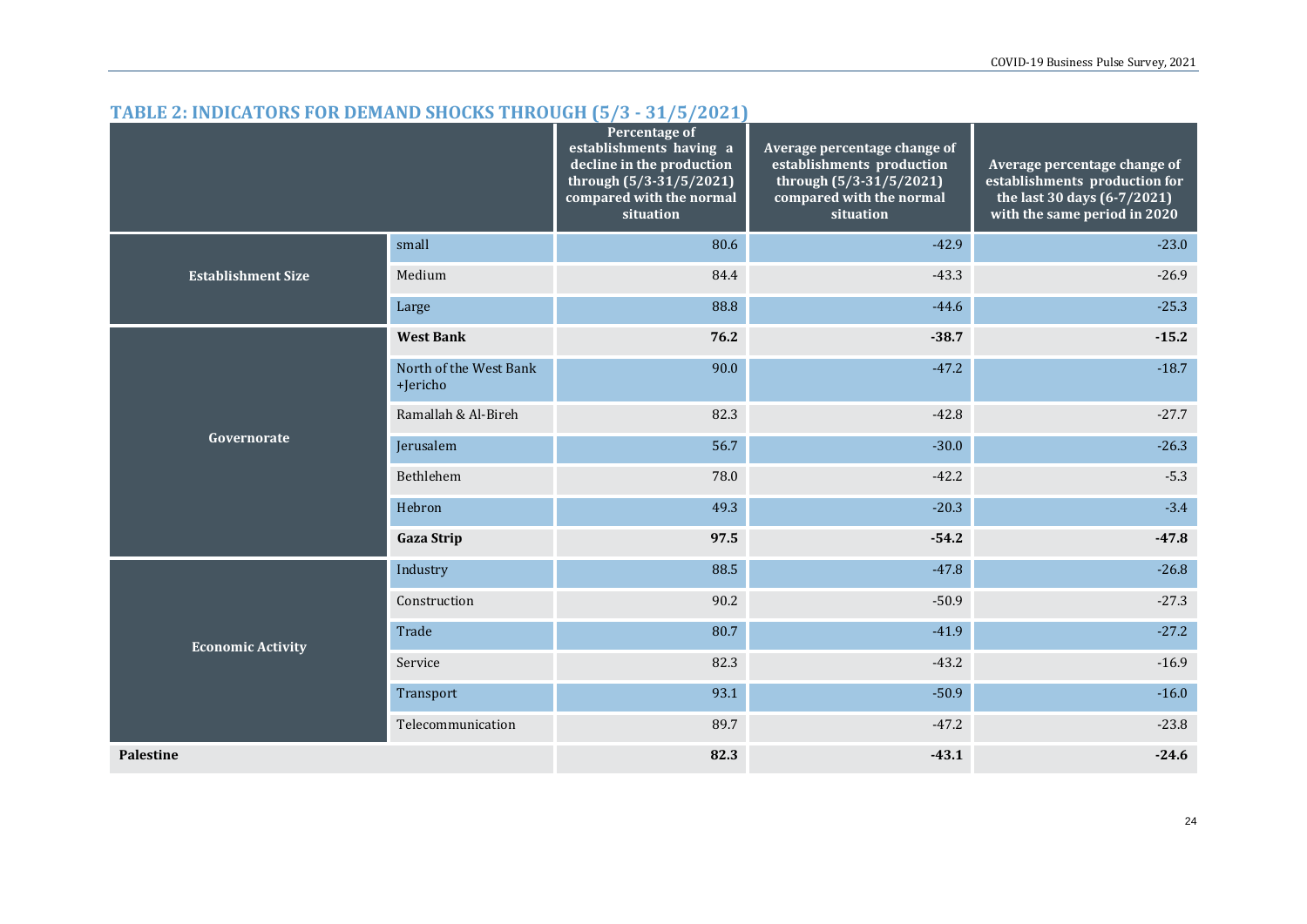| $\frac{1}{100}$ of $\frac{1}{100}$ and $\frac{1}{100}$ of $\frac{1}{100}$ of $\frac{1}{100}$ of $\frac{1}{100}$ of $\frac{1}{100}$ of $\frac{1}{100}$ |                                 | Percentage of establishments<br>having a decrease in Supply of<br>inputs, raw materials or finished<br>goods and materials purchased | Percentage of establishments whose<br>employees having a difficulty in<br>reaching their workplace |
|-------------------------------------------------------------------------------------------------------------------------------------------------------|---------------------------------|--------------------------------------------------------------------------------------------------------------------------------------|----------------------------------------------------------------------------------------------------|
|                                                                                                                                                       | small                           | 49.8                                                                                                                                 | 25.6                                                                                               |
| <b>Establishment Size</b>                                                                                                                             | Medium                          | 47.5                                                                                                                                 | 33.4                                                                                               |
|                                                                                                                                                       | Large                           | 42.4                                                                                                                                 | 48.0                                                                                               |
|                                                                                                                                                       | <b>West Bank</b>                | 46.6                                                                                                                                 | 24.5                                                                                               |
|                                                                                                                                                       | North of the West Bank +Jericho | 56.0                                                                                                                                 | 18.4                                                                                               |
|                                                                                                                                                       | Ramallah & Al-Bireh             | 47.9                                                                                                                                 | 49.4                                                                                               |
| Governorate                                                                                                                                           | Jerusalem                       | 36.5                                                                                                                                 | 22.8                                                                                               |
|                                                                                                                                                       | Bethlehem                       | 33.5                                                                                                                                 | 42.2                                                                                               |
|                                                                                                                                                       | Hebron                          | 25.5                                                                                                                                 | 11.2                                                                                               |
|                                                                                                                                                       | <b>Gaza Strip</b>               | 53.3                                                                                                                                 | 39.0                                                                                               |
|                                                                                                                                                       | Industry                        | 49.5                                                                                                                                 | 27.4                                                                                               |
|                                                                                                                                                       | Construction                    | 47.4                                                                                                                                 | 45.2                                                                                               |
| <b>Economic Activity</b>                                                                                                                              | Trade                           | 52.2                                                                                                                                 | 30.2                                                                                               |
|                                                                                                                                                       | Service                         | 40.1                                                                                                                                 | 27.8                                                                                               |
|                                                                                                                                                       | Transport                       | 39.5                                                                                                                                 | 20.2                                                                                               |
|                                                                                                                                                       | Telecommunication               | 30.0                                                                                                                                 | 17.2                                                                                               |
| <b>Palestine</b>                                                                                                                                      |                                 | 48.8                                                                                                                                 | 29.2                                                                                               |

#### **TABLE 3: INDICATORS FOR SUPPLY SHOCKS THROUGH (5/3 - 31/5/2021)**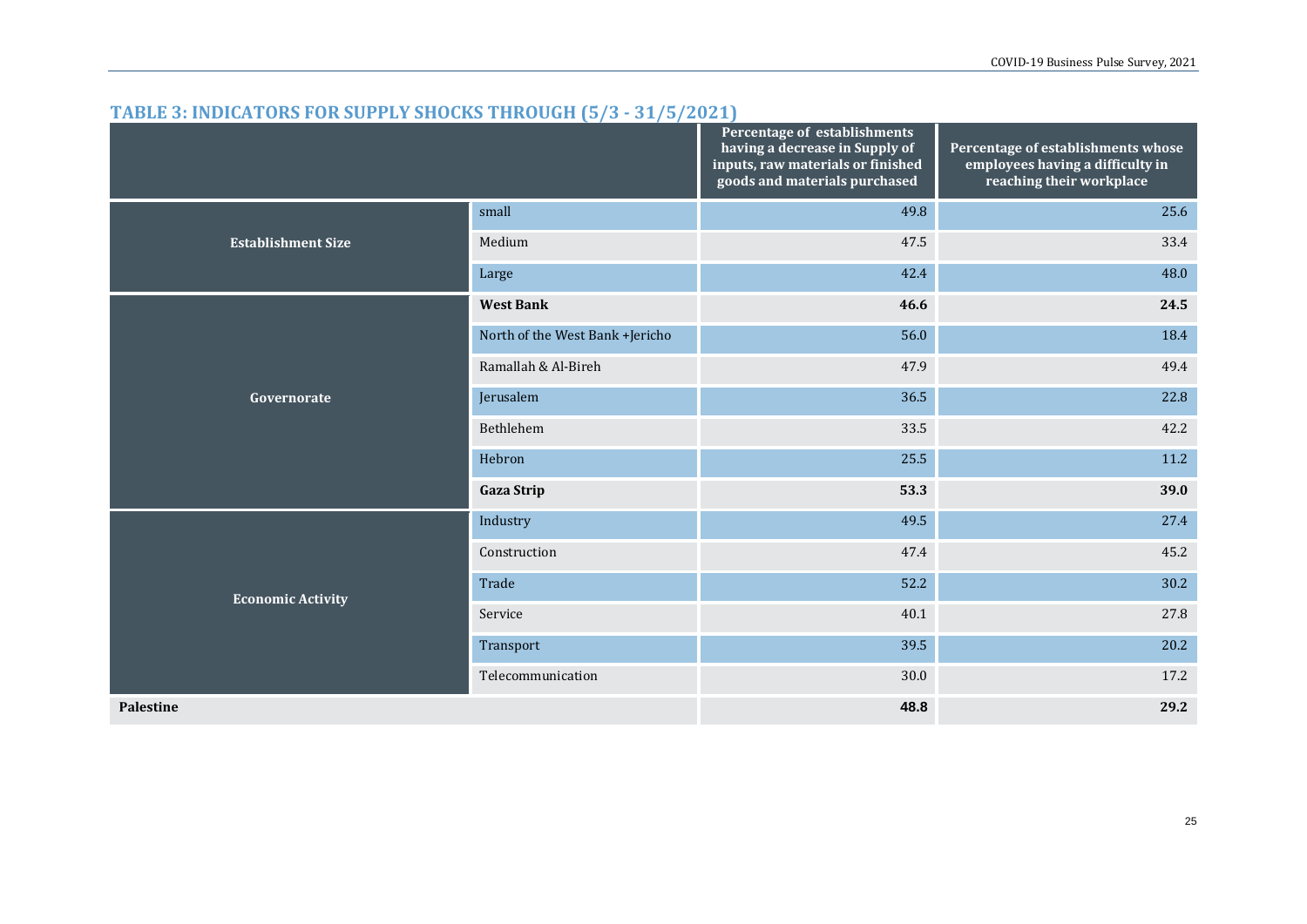### **TABLE 4: INDICATORS FOR FINANCIAL SHOCKS THROUGH (5/3 - 31/5/2021)**

|                           |                                    | Percentage of<br>establishments having a<br>decrease in cash flow<br>availability | <b>Percentage of</b><br>establishments having a<br>decrease in supply of<br>financial services that are<br>normally available | Percentage of<br>establishments having an<br>increase in returned<br>checks | Percentage of<br>establishments having<br>an increase in Stop<br>dealing with checks |
|---------------------------|------------------------------------|-----------------------------------------------------------------------------------|-------------------------------------------------------------------------------------------------------------------------------|-----------------------------------------------------------------------------|--------------------------------------------------------------------------------------|
|                           | small                              | 73.1                                                                              | 39.1                                                                                                                          | 26.6                                                                        | 30.9                                                                                 |
| <b>Establishment Size</b> | Medium                             | 75.0                                                                              | 29.6                                                                                                                          | 23.9                                                                        | 19.8                                                                                 |
|                           | Large                              | 73.9                                                                              | 40.7                                                                                                                          | 41.9                                                                        | 25.3                                                                                 |
|                           | <b>West Bank</b>                   | 67.0                                                                              | 34.0                                                                                                                          | 35.7                                                                        | 28.7                                                                                 |
| Governorate               | North of the West Bank<br>+Jericho | 75.0                                                                              | 37.6                                                                                                                          | 33.2                                                                        | 16.9                                                                                 |
|                           | Ramallah & Al-Bireh                | 80.6                                                                              | 42.8                                                                                                                          | 35.0                                                                        | 48.1                                                                                 |
|                           | Jerusalem                          | 76.7                                                                              | 44.8                                                                                                                          | 52.4                                                                        | 38.7                                                                                 |
|                           | Bethlehem                          | 77.2                                                                              | 29.0                                                                                                                          | 44.7                                                                        | 47.8                                                                                 |
|                           | Hebron                             | 38.2                                                                              | 14.4                                                                                                                          | 33.6                                                                        | 35.2                                                                                 |
|                           | <b>Gaza Strip</b>                  | 90.9                                                                              | 37.8                                                                                                                          | 5.6                                                                         | 21.5                                                                                 |
|                           | Industry                           | 73.4                                                                              | 40.8                                                                                                                          | 42.7                                                                        | 32.5                                                                                 |
|                           | Construction                       | 87.5                                                                              | 56.4                                                                                                                          | 35.9                                                                        | 42.7                                                                                 |
| <b>Economic Activity</b>  | Trade                              | 74.4                                                                              | 35.3                                                                                                                          | 21.3                                                                        | 27.5                                                                                 |
|                           | Service                            | 72.7                                                                              | 31.5                                                                                                                          | 28.1                                                                        | 19.8                                                                                 |
|                           | Transport                          | 65.2                                                                              | 32.6                                                                                                                          | 14.1                                                                        | 16.2                                                                                 |
|                           | Telecommunication                  | 69.7                                                                              | 32.8                                                                                                                          | 14.8                                                                        | 17.0                                                                                 |
| <b>Palestine</b>          |                                    | 73.9                                                                              | 35.0                                                                                                                          | 25.9                                                                        | 26.3                                                                                 |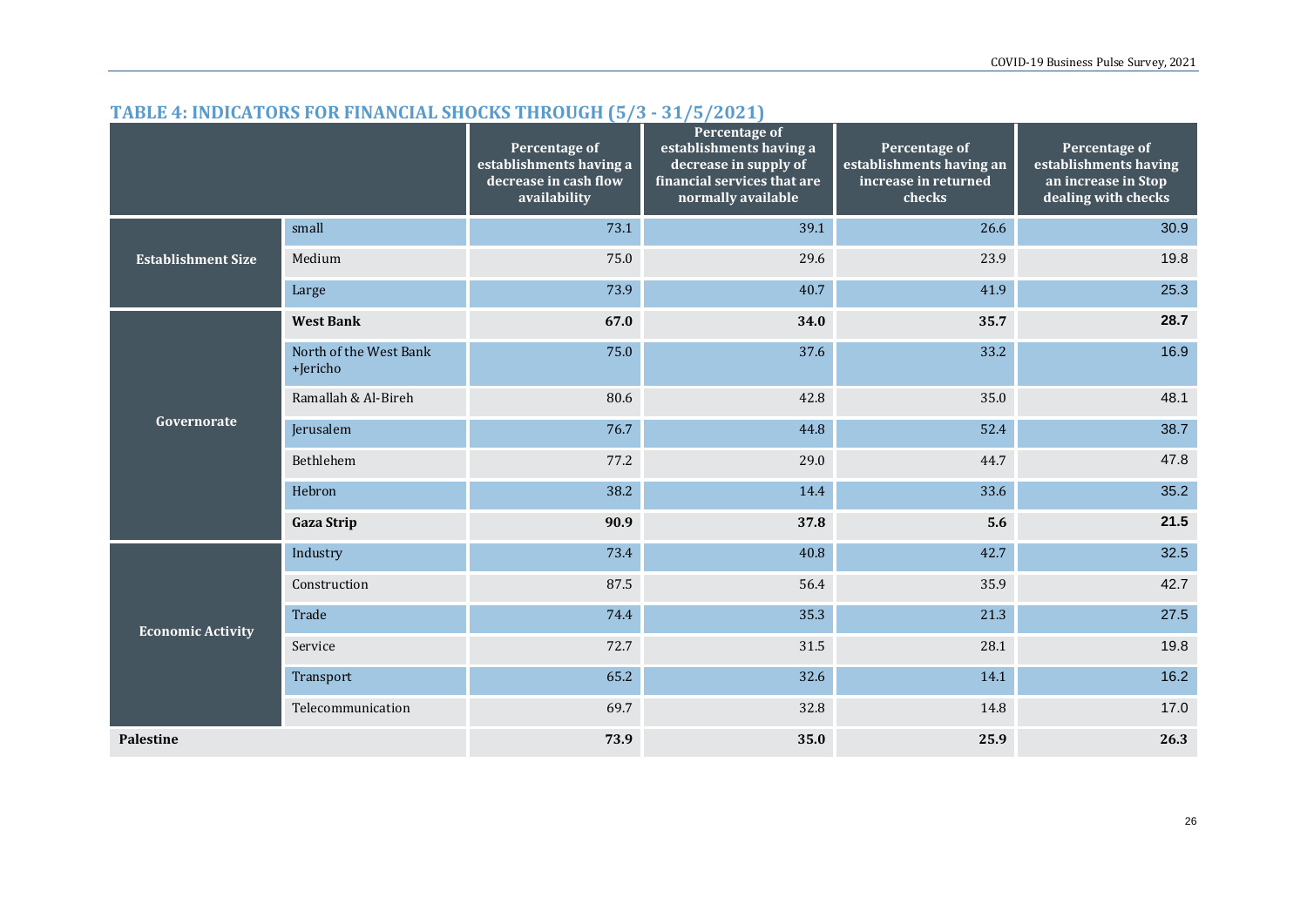#### **TABLE 5: INDICATORS OF METHODS AND FINANCIAL ADJUSTMENT MECHANISM TO DEAL WITH CASH FLOW SHORTAGES THROUGH (5/3 - 31/5/2021)**

|                                     |                                 |                                          |                                                                                                                       | Percentage of establishments Dealing with Cash Flow Shortages During the Outbreak of COVID-19 Upon Funding Source             |                                                             |                           |                                                                   |               |  |  |  |  |  |
|-------------------------------------|---------------------------------|------------------------------------------|-----------------------------------------------------------------------------------------------------------------------|-------------------------------------------------------------------------------------------------------------------------------|-------------------------------------------------------------|---------------------------|-------------------------------------------------------------------|---------------|--|--|--|--|--|
|                                     |                                 | <b>Loans</b> from<br>commercial<br>banks | <b>Loans from non-banking</b><br>financial Establishments<br>(microfinance<br>establishments, credit<br>cooperatives) | <b>Equity finance (increase</b><br>contributions or capital<br>from existing<br>owners/shareholders or<br>issuing new shares) | <b>Delaying</b><br>payments to<br>suppliers or<br>employees | Govern<br>-ment<br>grants | <b>Others (Loans</b><br>from friends,<br>family,<br>relativeetc.) | Don't<br>know |  |  |  |  |  |
|                                     | small                           | 1.6                                      | 1.6                                                                                                                   | 11.4                                                                                                                          | 27.8                                                        | 0.4                       | 47.9                                                              | 9.3           |  |  |  |  |  |
| <b>Establishment</b><br><b>Size</b> | Medium                          | 0.4                                      | $0.0\,$                                                                                                               | 4.5                                                                                                                           | 40.0                                                        | 0.0                       | 47.2                                                              | 7.8           |  |  |  |  |  |
|                                     | Large                           | 6.8                                      | 2.5                                                                                                                   | 23.4                                                                                                                          | 32.6                                                        | 0.2                       | 32.4                                                              | 2.1           |  |  |  |  |  |
|                                     | <b>West Bank</b>                | 1.9                                      | $1.0$                                                                                                                 | $\bf 10.8$                                                                                                                    | 29.3                                                        | 0.4                       | 44.2                                                              | 12.4          |  |  |  |  |  |
| Governorate                         | North of the West Bank +Jericho | 1.7                                      | 0.6                                                                                                                   | 19.6                                                                                                                          | 32.0                                                        | 0.0                       | 27.0                                                              | 19.0          |  |  |  |  |  |
|                                     | Ramallah & Al-Bireh             | 1.6                                      | $0.0\,$                                                                                                               | $0.0\,$                                                                                                                       | 36.1                                                        | 0.0                       | 52.3                                                              | 9.9           |  |  |  |  |  |
|                                     | Jerusalem                       | 11.3                                     | 10.7                                                                                                                  | 5.0                                                                                                                           | 13.9                                                        | $0.5\,$                   | 55.6                                                              | 2.9           |  |  |  |  |  |
|                                     | Bethlehem                       | 0.5                                      | $0.1\,$                                                                                                               | 2.4                                                                                                                           | 20.8                                                        | 3.2                       | 73.1                                                              | $0.0\,$       |  |  |  |  |  |
|                                     | Hebron                          | 0.5                                      | 0.3                                                                                                                   | ${\bf .0}$                                                                                                                    | 23.5                                                        | 0.0                       | 71.9                                                              | 3.8           |  |  |  |  |  |
|                                     | <b>Gaza Strip</b>               | 0.1                                      | 1.0                                                                                                                   | 5.1                                                                                                                           | 39.2                                                        | 0.0                       | 53.1                                                              | 1.5           |  |  |  |  |  |
|                                     | Industry                        | $1.2\,$                                  | 0.1                                                                                                                   | 10.9                                                                                                                          | 41.1                                                        | 0.0                       | 39.0                                                              | 7.7           |  |  |  |  |  |
|                                     | Construction                    | 6.0                                      | 0.0                                                                                                                   | 11.5                                                                                                                          | 51.8                                                        | 0.0                       | 28.0                                                              | 2.7           |  |  |  |  |  |
| <b>Economic Activity</b>            | Trade                           | 1.1                                      | 0.7                                                                                                                   | 3.8                                                                                                                           | 36.2                                                        | 0.0                       | 47.7                                                              | 10.4          |  |  |  |  |  |
|                                     | Service                         | 1.3                                      | $2.2\,$                                                                                                               | 20.6                                                                                                                          | 18.5                                                        | 0.9                       | 51.6                                                              | 4.8           |  |  |  |  |  |
|                                     | Transport                       | 1.3                                      | 0.0                                                                                                                   | 7.9                                                                                                                           | 58.2                                                        | 2.9                       | 29.1                                                              | 0.7           |  |  |  |  |  |
|                                     | Telecommunication               | 12.2                                     | $0.2\,$                                                                                                               | 9.0                                                                                                                           | 22.2                                                        | 0.0                       | 55.6                                                              | 0.9           |  |  |  |  |  |
| Palestine                           |                                 | 1.3                                      | $1.0$                                                                                                                 | 8.9                                                                                                                           | 32.8                                                        | 0.2                       | 47.3                                                              | 8.5           |  |  |  |  |  |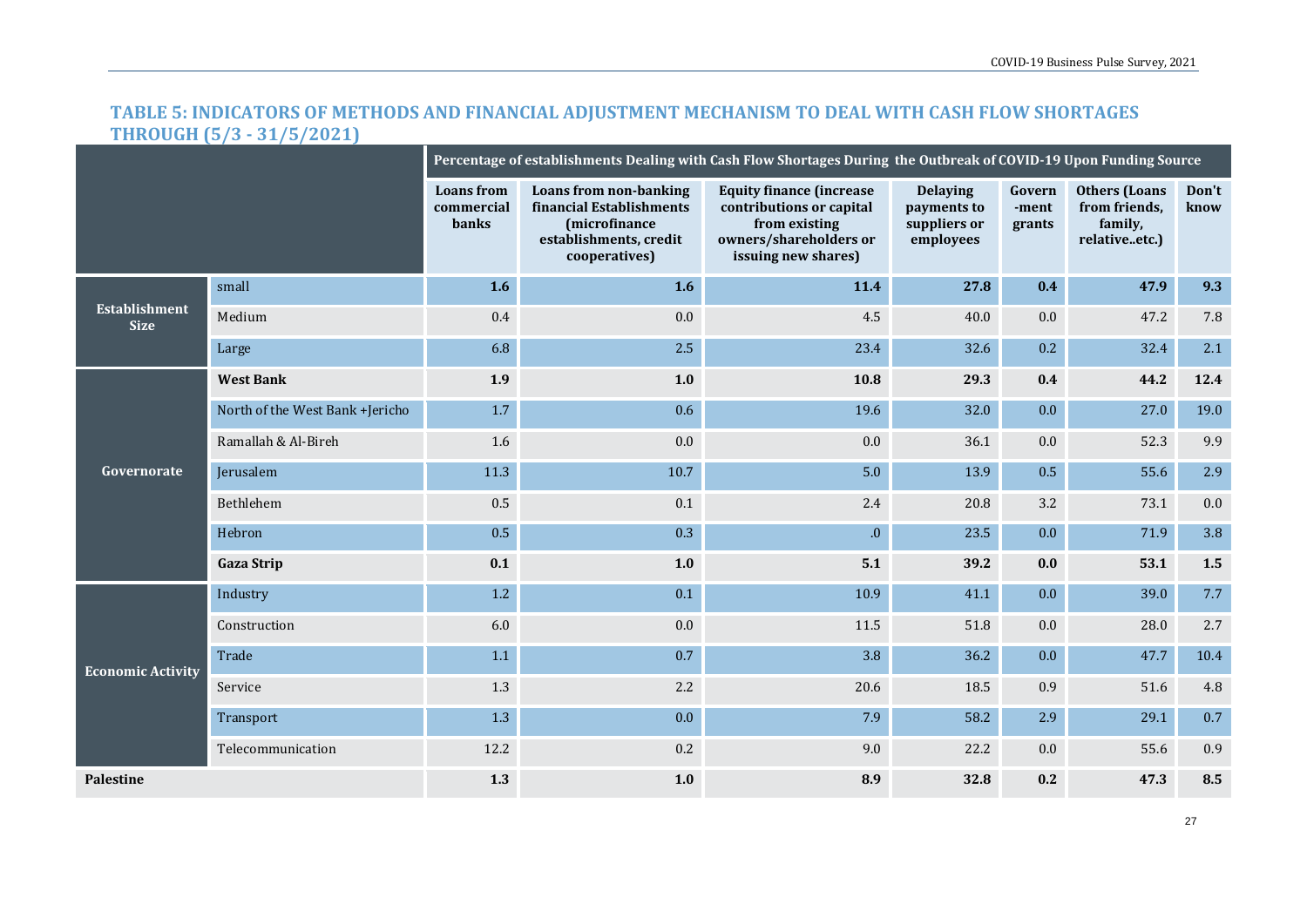## **TABLE 6: PERCENTAGE OF ESTABLISHMENTS UPON IT'S METHODS TOWARDS THEIR EMPLOYEES THROUGH (5/3 - 31/5/2021)**

|                                     |                                    | Employee<br>hired | <b>Employee fired</b> | wage/salary<br>reduced | <b>Hours reduced</b> | <b>Leave without</b><br>salary | <b>Leave with</b><br>salary | suspended from<br>work due to<br><b>Infection or</b><br>contact with a<br>person infected<br>with Covid-19 |
|-------------------------------------|------------------------------------|-------------------|-----------------------|------------------------|----------------------|--------------------------------|-----------------------------|------------------------------------------------------------------------------------------------------------|
|                                     | small                              | 5.7               | 6.5                   | 2.7                    | $\overline{8}$ .     | 3.3                            | 1.4                         | 4.8                                                                                                        |
| <b>Establishment</b><br><b>Size</b> | Medium                             | 1.3               | 11.4                  | 4.4                    | $1.3\,$              | $2.7\,$                        | 2.5                         | 12.8                                                                                                       |
|                                     | Large                              | 5.9               | 14.1                  | 10.0                   | 7.0                  | 6.6                            | 11.3                        | 20.6                                                                                                       |
|                                     | <b>West Bank</b>                   | 4.9               | 8.1                   | 3.8                    | 0.6                  | 4.2                            | 2.8                         | 4.2                                                                                                        |
| Governorate                         | North of the West<br>Bank +Jericho | 3.0               | 11.0                  | 4.6                    | 0.3                  | 7.1                            | 3.3                         | 3.7                                                                                                        |
|                                     | Ramallah & Al-Bireh                | 0.5               | 9.1                   | 7.9                    | 0.2                  | 3.4                            | 6.4                         | 5.0                                                                                                        |
|                                     | Jerusalem                          | 41.3              | 21.6                  | 5.5                    | 7.8                  | 4.2                            | 3.2                         | 14.5                                                                                                       |
|                                     | Bethlehem                          | 0.1               | $1.2\,$               | 2.2                    | 0.9                  | $1.0\,$                        | $0.4\,$                     | 5.4                                                                                                        |
|                                     | Hebron                             | 5.8               | 2.0                   | 0.2                    | 0.0                  | 0.1                            | 0.6                         | 2.1                                                                                                        |
|                                     | <b>Gaza Strip</b>                  | 1.8               | 10.0                  | 2.9                    | 2.5                  | 0.6                            | 0.1                         | 18.4                                                                                                       |
|                                     | Industry                           | 5.6               | 12.8                  | 7.0                    | 2.5                  | 2.9                            | 1.3                         | 8.8                                                                                                        |
|                                     | Construction                       | 3.4               | 23.3                  | 9.9                    | 1.5                  | 3.2                            | 14.4                        | 17.2                                                                                                       |
| <b>Economic Activity</b>            | Trade                              | 4.0               | 7.4                   | 0.8                    | $\overline{8}$ .     | 3.4                            | 1.5                         | 9.2                                                                                                        |
|                                     | Service                            | 2.9               | 9.1                   | 7.7                    | 1.2                  | 2.6                            | 3.0                         | 5.2                                                                                                        |
|                                     | Transport                          | 10.4              | 6.8                   | 20.6                   | 6 <sub>6</sub>       | 2.8                            | 15.0                        | 9.9                                                                                                        |
|                                     | Telecommunication                  | 5.9               | 12.4                  | 6.1                    | 3.7                  | 0.3                            | $4.8\,$                     | 10.9                                                                                                       |
| <b>Palestine</b>                    |                                    | 4.0               | 8.6                   | 3.5                    | 1.2                  | 3.1                            | 2.0                         | 8.2                                                                                                        |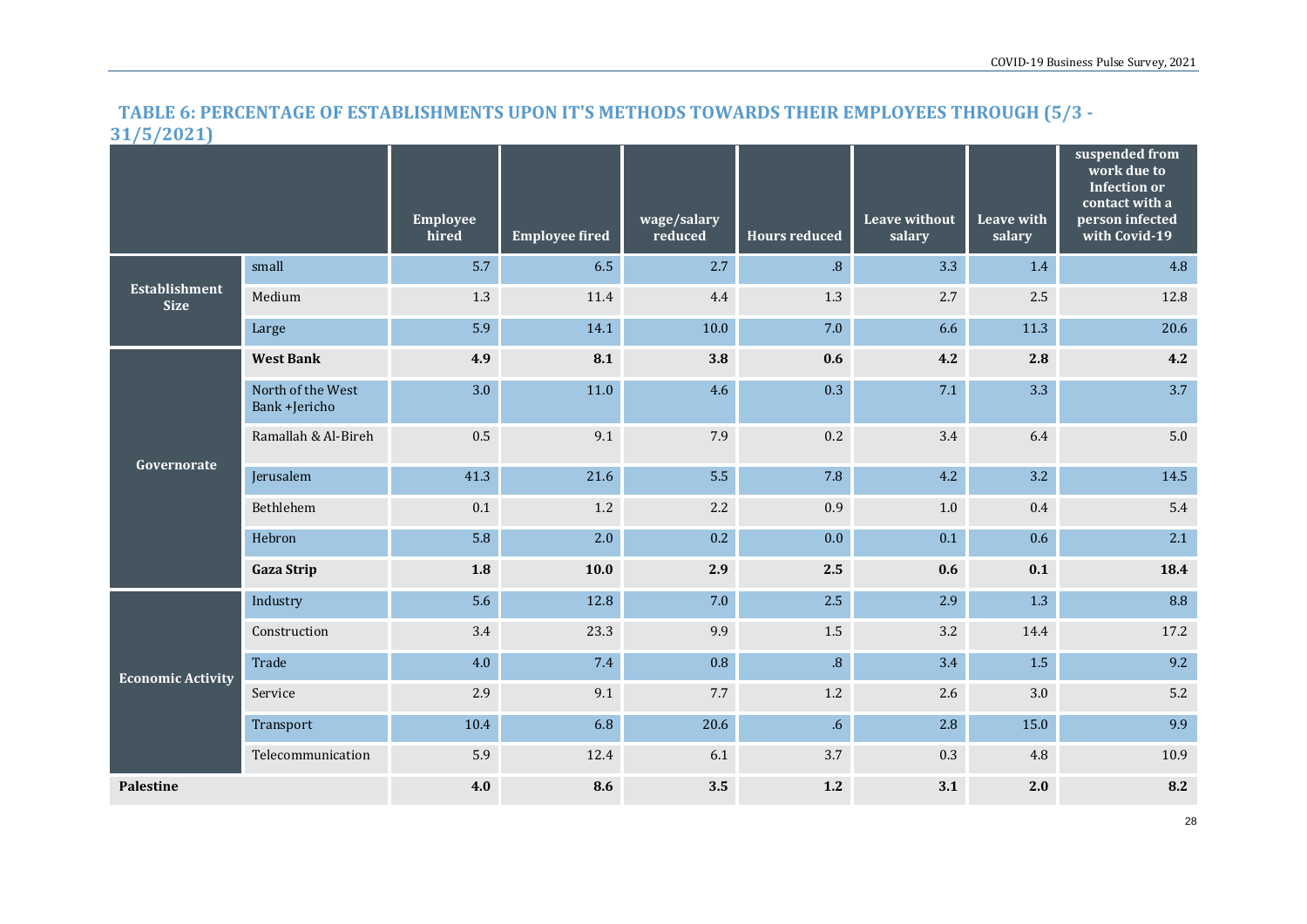#### **TABLE7: INDICATORS FOR THE USE OF DIGITAL SOLUTIONS**

|                               |                                    | establishments started using or have<br>increased the use of internet, social<br>media networks, specialized apps or<br>digital platforms in response to COVID- | Percentage distributions of<br>19 outbreak |      | Percentage of usage of internet, online social media networks, specialized apps or digital<br>platforms for, in response to COVID-19 outbreak |                               |                                          |                  |             |                    |                            | Percentage of<br>employees<br>who were<br>working<br>remotely<br>from home |
|-------------------------------|------------------------------------|-----------------------------------------------------------------------------------------------------------------------------------------------------------------|--------------------------------------------|------|-----------------------------------------------------------------------------------------------------------------------------------------------|-------------------------------|------------------------------------------|------------------|-------------|--------------------|----------------------------|----------------------------------------------------------------------------|
|                               |                                    | Newly/recently<br>started                                                                                                                                       | Yes.<br>increased                          | No   | Administration                                                                                                                                | <b>Production</b><br>planning | <b>Supply Chain</b><br><b>Management</b> | <b>Marketing</b> | <b>Sale</b> | Payment<br>methods | <b>Service</b><br>delivery | through $(5/3-)$<br>31/5/2021                                              |
|                               | Small                              | 4.4                                                                                                                                                             | 11.4                                       | 84.2 | 42.7                                                                                                                                          | 14.9                          | 29.2                                     | 89.6             | 33.3        | 7.0                | 17.4                       | 8.3                                                                        |
| <b>Establishme</b><br>nt Size | Medium                             | 3.8                                                                                                                                                             | 15.8                                       | 80.4 | 61.1                                                                                                                                          | 10.4                          | 39.1                                     | 77.6             | 44.3        | 9.6                | 29.4                       | 7.0                                                                        |
|                               | Large                              | 3.6                                                                                                                                                             | 40.7                                       | 55.7 | 87.5                                                                                                                                          | 36.5                          | 30.4                                     | 67.3             | 30.0        | 14.2               | 47.9                       | 17.7                                                                       |
|                               | <b>West Bank</b>                   | 5.1                                                                                                                                                             | 14.0                                       | 80.9 | 45.8                                                                                                                                          | 11.8                          | 31.0                                     | 88.5             | 44.3        | 8.4                | 20.0                       | 10.3                                                                       |
|                               | North of the West<br>Bank +Jericho | 5.9                                                                                                                                                             | 10.8                                       | 83.2 | 47.7                                                                                                                                          | 9.1                           | 13.4                                     | 91.1             | 47.9        | 1.5                | 10.2                       | 8.0                                                                        |
|                               | Ramallah & Al-Bireh                | 2.7                                                                                                                                                             | 24.4                                       | 72.9 | 62.0                                                                                                                                          | 13.5                          | 61.8                                     | 91.9             | 57.8        | 11.6               | 18.6                       | 28.8                                                                       |
| Governorate                   | Jerusalem                          | 14.9                                                                                                                                                            | 18.0                                       | 67.1 | 15.3                                                                                                                                          | 16.8                          | 0.4                                      | 52.5             | 45.8        | 30.9               | 41.1                       | 9.4                                                                        |
|                               | Bethlehem                          | 10.5                                                                                                                                                            | 21.7                                       | 67.8 | 37.2                                                                                                                                          | 15.7                          | 46.7                                     | 94.8             | 1.2         | 2.0                | 18.1                       | 7.9                                                                        |
|                               | Hebron                             | 0.8                                                                                                                                                             | 10.4                                       | 88.7 | 45.1                                                                                                                                          | 10.1                          | 39.4                                     | 89.6             | 63.4        | 18.5               | 40.0                       | 5.5                                                                        |
|                               | <b>Gaza Strip</b>                  | 1.8                                                                                                                                                             | 13.1                                       | 85.1 | 75.7                                                                                                                                          | 21.1                          | 41.6                                     | 66.6             | 17.5        | 8.6                | 37.2                       | 2.1                                                                        |
|                               | Industry                           | 5.6                                                                                                                                                             | 13.1                                       | 81.3 | 45.5                                                                                                                                          | 13.9                          | 15.7                                     | 83.3             | 35.5        | 6.6                | 14.4                       | 7.8                                                                        |
|                               | Construction                       | 7.5                                                                                                                                                             | 28.5                                       | 64.0 | 88.7                                                                                                                                          | 17.5                          | 9.4                                      | 67.9             | 20.8        | 6.6                | 14.5                       | 6.8                                                                        |
| Economic                      | Trade                              | 3.1                                                                                                                                                             | 13.2                                       | 83.7 | 48.1                                                                                                                                          | 8.8                           | 43.3                                     | 94.2             | 45.2        | 7.2                | 12.3                       | 7.8                                                                        |
| <b>Activity</b>               | Service                            | 6.2                                                                                                                                                             | 14.7                                       | 79.1 | 64.5                                                                                                                                          | 23.8                          | 25.0                                     | 63.1             | 26.1        | 11.5               | 50.2                       | 8.3                                                                        |
|                               | Transport                          | 0.1                                                                                                                                                             | 15.4                                       | 84.5 | 27.0                                                                                                                                          | 23.6                          | 15.3                                     | 95.4             | 20.2        | 5.9                | 26.4                       | 9.2                                                                        |
|                               | Telecommunication                  | 0.7                                                                                                                                                             | 35.7                                       | 63.5 | 71.6                                                                                                                                          | 20.1                          | 13.6                                     | 58.4             | 30.3        | 21.3               | 75.1                       | 12.2                                                                       |
| <b>Palestine</b>              |                                    | 4.2                                                                                                                                                             | 13.7                                       | 82.1 | 52.9                                                                                                                                          | 14.0                          | 33.5                                     | 83.3             | 37.9        | 8.5                | 24.1                       | 8.0                                                                        |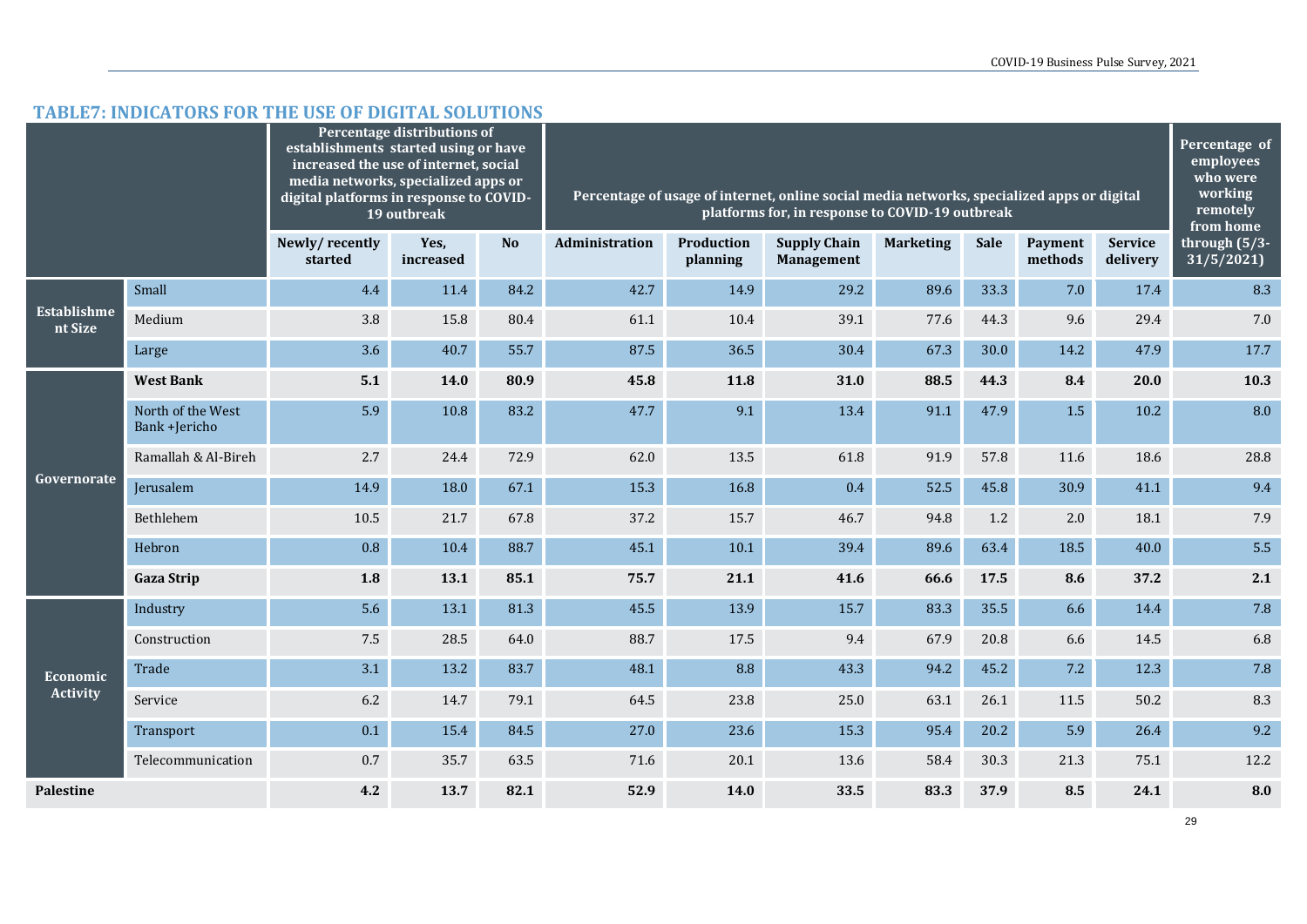#### **TABLE8: INDICATORS FOR NEEDED POLICIES TO SUPPORT BUSINESS SECTOR OVER THE COVID-19 CRISIS THROUGH (5/3-31/5/2021)**

|                                     |                                    | Rental<br>deferral | Tax<br>deferral | <b>Utility</b><br>subsidies<br>(services:<br>electricity,<br>water,<br>wastewater,<br>internet etc) | Gaining<br>new loans | <b>Salary</b><br>subsidies | Government<br>purchase of<br>goods and<br>services | <b>Exemptions</b><br>or tax<br>deductions | Cash<br>transfers | Postponing<br>credit<br>payments,<br>suspending<br>interest<br>payments or<br>renewing debt. | Interest-<br>bearing<br>loans |
|-------------------------------------|------------------------------------|--------------------|-----------------|-----------------------------------------------------------------------------------------------------|----------------------|----------------------------|----------------------------------------------------|-------------------------------------------|-------------------|----------------------------------------------------------------------------------------------|-------------------------------|
|                                     | small                              | 36.3               | 33.2            | 62.4                                                                                                | 14.1                 | 35.1                       | 15.5                                               | 44.6                                      | 25.0              | 14.1                                                                                         | 15.6                          |
| <b>Establishment</b><br><b>Size</b> | Medium                             | 44.8               | 46.3            | 72.8                                                                                                | 18.8                 | 47.3                       | 19.2                                               | 49.0                                      | 30.7              | 19.6                                                                                         | 23.5                          |
|                                     | Large                              | 41.4               | 50.8            | 73.9                                                                                                | 22.1                 | 65.8                       | 32.8                                               | 70.8                                      | 30.9              | 17.8                                                                                         | 25.1                          |
|                                     | <b>West Bank</b>                   | 38.7               | 39.2            | 63.0                                                                                                | 11.9                 | 33.0                       | 17.7                                               | 43.2                                      | 16.6              | 8.7                                                                                          | 14.8                          |
|                                     | North of the West<br>Bank +Jericho | 36.6               | 29.0            | 59.0                                                                                                | 6.2                  | 22.9                       | 8.1                                                | 30.4                                      | 16.4              | 3.5                                                                                          | 8.5                           |
|                                     | Ramallah & Al-Bireh                | 53.0               | 53.1            | 72.1                                                                                                | 28.3                 | 49.3                       | 16.0                                               | 61.4                                      | 13.4              | 15.9                                                                                         | 27.8                          |
| Governorate                         | Jerusalem                          | 47.8               | 47.5            | 59.9                                                                                                | 17.8                 | 51.2                       | 54.8                                               | 71.5                                      | 65.5              | 20.6                                                                                         | 25.6                          |
|                                     | Bethlehem                          | 32.2               | 30.2            | 44.8                                                                                                | 4.9                  | 9.4                        | 21.3                                               | 45.4                                      | 14.3              | 11.1                                                                                         | 5.6                           |
|                                     | Hebron                             | 35.7               | 52.9            | 73.2                                                                                                | 15.4                 | 48.8                       | 28.6                                               | 51.6                                      | 10.2              | 11.7                                                                                         | 21.1                          |
|                                     | <b>Gaza Strip</b>                  | 42.5               | 37.7            | 76.2                                                                                                | 26.7                 | 59.5                       | 16.5                                               | 55.8                                      | 54.3              | 35.3                                                                                         | 29.4                          |
|                                     | Industry                           | 44.8               | 49.5            | 69.6                                                                                                | 21.1                 | 49.1                       | 23.2                                               | 56.6                                      | 32.8              | 16.4                                                                                         | 17.9                          |
|                                     | Construction                       | 39.8               | 55.6            | 75.4                                                                                                | 21.5                 | 55.1                       | 17.7                                               | 64.5                                      | 27.5              | 19.8                                                                                         | 13.9                          |
| Economic                            | Trade                              | 36.1               | 41.2            | 64.8                                                                                                | 17.5                 | 40.1                       | 18.6                                               | 49.9                                      | 29.5              | 18.5                                                                                         | 21.9                          |
| <b>Activity</b>                     | Service                            | 46.1               | 26.6            | 70.6                                                                                                | 10.4                 | 37.0                       | 11.4                                               | 34.0                                      | 19.7              | 10.7                                                                                         | 12.5                          |
|                                     | Transport                          | 37.8               | 47.5            | 46.3                                                                                                | 10.6                 | 36.0                       | 4.1                                                | 41.6                                      | 12.7              | 19.6                                                                                         | 8.8                           |
|                                     | Telecommunication                  | 56.4               | 27.9            | 59.0                                                                                                | 11.7                 | 34.1                       | 22.6                                               | 38.6                                      | 20.1              | 9.2                                                                                          | 14.9                          |
| <b>Palestine</b>                    |                                    | 39.8               | 38.8            | 66.8                                                                                                | 16.2                 | 40.6                       | 17.3                                               | 46.8                                      | 27.4              | 16.3                                                                                         | 18.9                          |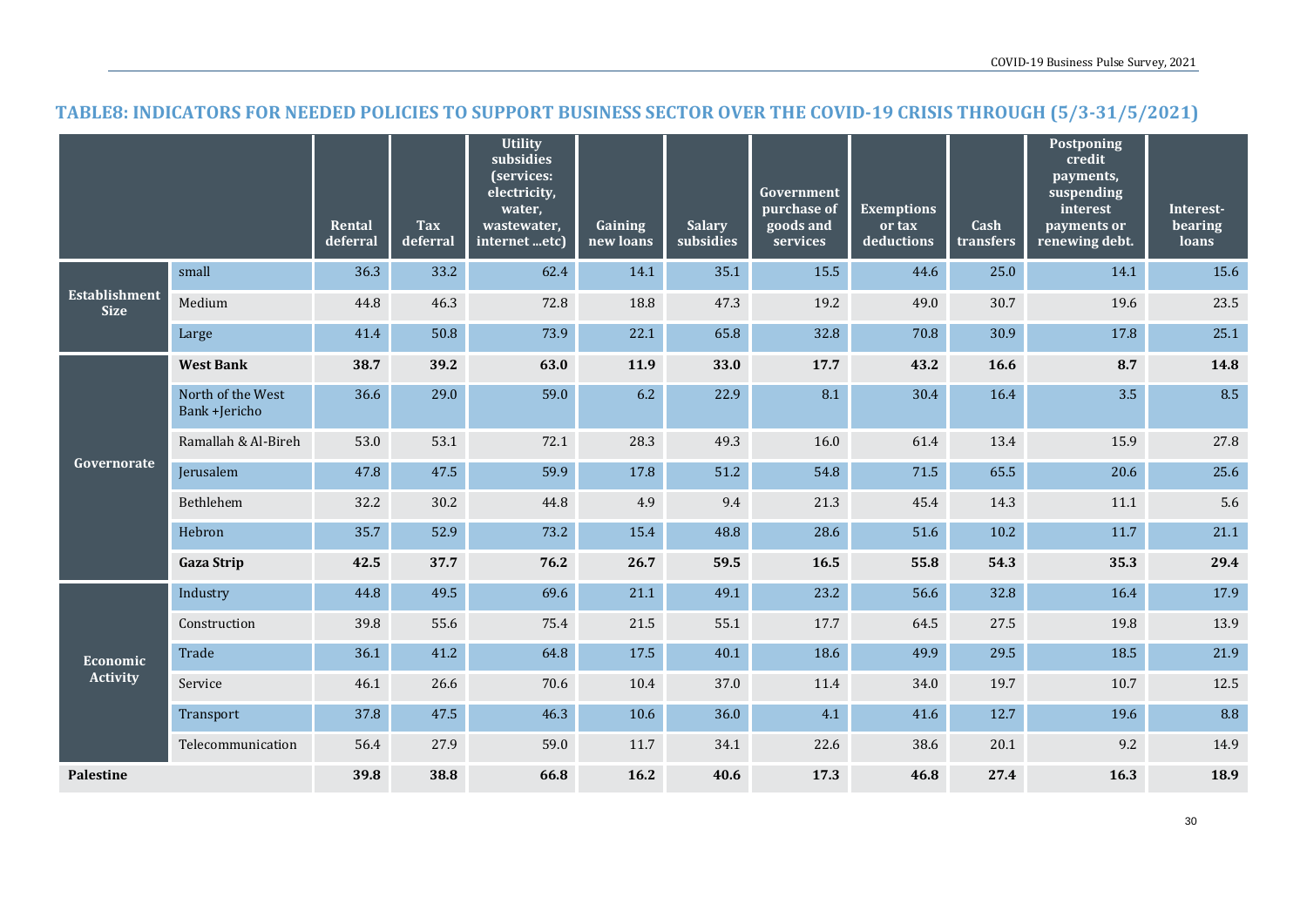### **TABLE8 (CONT.): INDICATORS FOR NEEDED POLICIES TO SUPPORT BUSINESS SECTOR OVER THE COVID-19 CRISIS THROUGH (5/3-31/5/2021)**

|                           |                                    | <b>Support</b><br>(technical<br>assistance or<br>subsidies) for<br>adoption of<br>digital<br>technologies | <b>Support</b><br>(technical<br>assistance or<br>subsidies) for<br>adoption of<br>health protocols | <b>Support (technical</b><br>assistance or<br>subsidies) to<br>improve my<br>marketing or<br>pricing policies | <b>Support</b><br>(technical<br>assistance or<br>subsidies) to<br>improve<br>management<br>skills to<br>reduce costs | <b>Waiving the</b><br>business<br>registration<br>and licensing<br>fee | legal support,<br>including on<br>how to benefit<br>from the<br>secured<br>transaction law | <b>Others</b> |
|---------------------------|------------------------------------|-----------------------------------------------------------------------------------------------------------|----------------------------------------------------------------------------------------------------|---------------------------------------------------------------------------------------------------------------|----------------------------------------------------------------------------------------------------------------------|------------------------------------------------------------------------|--------------------------------------------------------------------------------------------|---------------|
| <b>Establishment Size</b> | small                              | 13.8                                                                                                      | 24.3                                                                                               | 14.6                                                                                                          | 12.5                                                                                                                 | 27.1                                                                   | 12.8                                                                                       | $1.0$         |
|                           | Medium                             | 13.4                                                                                                      | 20.6                                                                                               | 20.5                                                                                                          | 10.6                                                                                                                 | 35.1                                                                   | 21.0                                                                                       | $2.2\,$       |
|                           | Large                              | 22.9                                                                                                      | 33.1                                                                                               | 22.2                                                                                                          | 21.7                                                                                                                 | 36.8                                                                   | 21.4                                                                                       | 1.9           |
| Governorate               | <b>West Bank</b>                   | 9.1                                                                                                       | 19.4                                                                                               | 9.2                                                                                                           | 7.3                                                                                                                  | 24.9                                                                   | 8.0                                                                                        | 2.0           |
|                           | North of the West<br>Bank +Jericho | 0.5                                                                                                       | 14.4                                                                                               | 0.8                                                                                                           | 0.3                                                                                                                  | 18.5                                                                   | 2.3                                                                                        | 0.4           |
|                           | Ramallah & Al-Bireh                | 16.9                                                                                                      | 41.6                                                                                               | 14.9                                                                                                          | 10.5                                                                                                                 | 38.2                                                                   | 15.1                                                                                       | 1.6           |
|                           | Jerusalem                          | 20.2                                                                                                      | 20.4                                                                                               | 27.2                                                                                                          | 21.1                                                                                                                 | 19.7                                                                   | 6.7                                                                                        | 2.8           |
|                           | Bethlehem                          | 14.8                                                                                                      | 13.8                                                                                               | 12.6                                                                                                          | 12.1                                                                                                                 | 36.6                                                                   | 15.1                                                                                       | 13.1          |
|                           | Hebron                             | 16.8                                                                                                      | 18.4                                                                                               | 17.5                                                                                                          | 14.5                                                                                                                 | 26.0                                                                   | 12.6                                                                                       | 0.6           |
|                           | <b>Gaza Strip</b>                  | 25.8                                                                                                      | 32.1                                                                                               | 36.6                                                                                                          | 23.6                                                                                                                 | 44.4                                                                   | 36.7                                                                                       | 0.4           |
| <b>Economic Activity</b>  | Industry                           | 14.9                                                                                                      | 21.4                                                                                               | 14.7                                                                                                          | 13.6                                                                                                                 | 31.1                                                                   | 13.0                                                                                       | $1.0$         |
|                           | Construction                       | 15.7                                                                                                      | 20.4                                                                                               | 11.0                                                                                                          | 11.5                                                                                                                 | 37.0                                                                   | 23.8                                                                                       | 0.6           |
|                           | Trade                              | 14.5                                                                                                      | 22.7                                                                                               | 20.5                                                                                                          | 12.2                                                                                                                 | 33.8                                                                   | 19.4                                                                                       | 1.8           |
|                           | Service                            | 12.0                                                                                                      | 25.0                                                                                               | 10.5                                                                                                          | 10.7                                                                                                                 | 22.3                                                                   | 10.4                                                                                       | 1.1           |
|                           | Transport                          | 4.6                                                                                                       | 10.4                                                                                               | 1.1                                                                                                           | 2.7                                                                                                                  | 7.4                                                                    | 2.9                                                                                        | 0.7           |
|                           | Telecommunication                  | 14.6                                                                                                      | 27.9                                                                                               | 10.8                                                                                                          | 14.5                                                                                                                 | 31.6                                                                   | 14.0                                                                                       | 0.1           |
| Palestine                 |                                    | 13.8                                                                                                      | 23.0                                                                                               | 17.1                                                                                                          | 12.0                                                                                                                 | 30.5                                                                   | 16.2                                                                                       | 1.5           |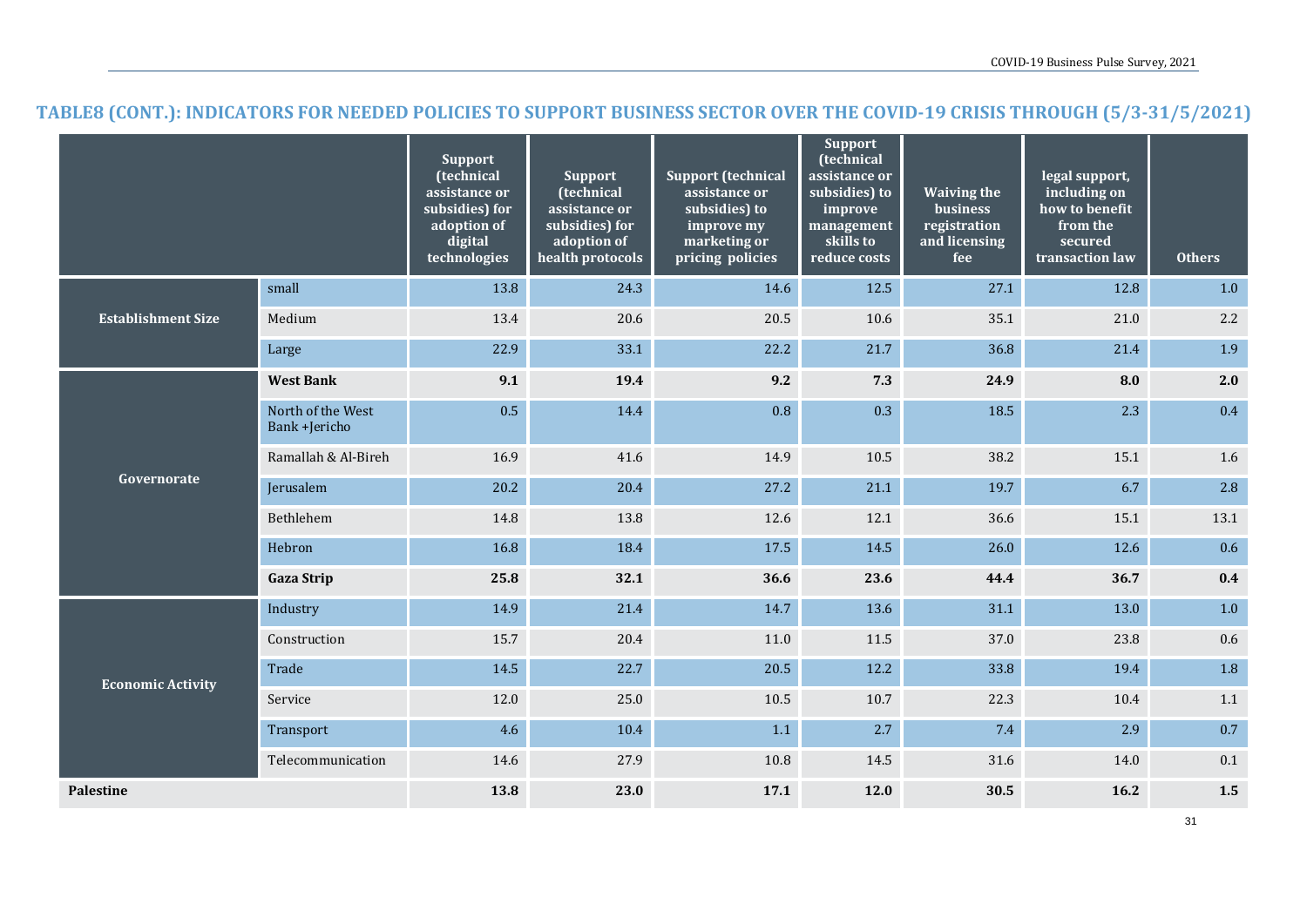| <u>TADLEY, INDICATURS FUR LUURING AHEAD FUR THE CUPING THREE MUNTHS AFTER THE FERIUD (3/3-31/3/2021)</u> |                                 | The expected percentage change in<br>production for establishments for the<br>next 3 months after the period (5/3-<br>31/5/2021) compared to the same<br>period last year | The expected percentage change in the<br>number of employees for<br>establishments for the next 3 months<br>after the period (5/3-31/5/2021)<br>compared to the same period last year |  |
|----------------------------------------------------------------------------------------------------------|---------------------------------|---------------------------------------------------------------------------------------------------------------------------------------------------------------------------|---------------------------------------------------------------------------------------------------------------------------------------------------------------------------------------|--|
|                                                                                                          | small                           | $-11.2$                                                                                                                                                                   | $-13.4$                                                                                                                                                                               |  |
| <b>Establishment Size</b>                                                                                | Medium                          | $-15.4$                                                                                                                                                                   | $-8.7$                                                                                                                                                                                |  |
|                                                                                                          | Large                           | $-8.0$                                                                                                                                                                    | $-13.9$                                                                                                                                                                               |  |
|                                                                                                          | <b>West Bank</b>                | $-4.4$                                                                                                                                                                    | $-14.0$                                                                                                                                                                               |  |
|                                                                                                          | North of the West Bank +Jericho | $-10.4$                                                                                                                                                                   | $-23.1$                                                                                                                                                                               |  |
|                                                                                                          | Ramallah & Al-Bireh             | $-14.2$                                                                                                                                                                   | $-9.0$                                                                                                                                                                                |  |
| Governorate                                                                                              | Jerusalem                       | $-7.2$                                                                                                                                                                    | $-25.7$                                                                                                                                                                               |  |
|                                                                                                          | Bethlehem                       | 7.1                                                                                                                                                                       | 1.2                                                                                                                                                                                   |  |
|                                                                                                          | Hebron                          | 8.5                                                                                                                                                                       | $-3.0$                                                                                                                                                                                |  |
|                                                                                                          | <b>Gaza Strip</b>               | $-33.8$                                                                                                                                                                   | $-5.3$                                                                                                                                                                                |  |
|                                                                                                          | Industry                        | $-12.3$                                                                                                                                                                   | $-17.7$                                                                                                                                                                               |  |
|                                                                                                          | Construction                    | $-3.0$                                                                                                                                                                    | $-10.4$                                                                                                                                                                               |  |
| <b>Economic Activity</b>                                                                                 | Trade                           | $-17.2$                                                                                                                                                                   | $-10.1$                                                                                                                                                                               |  |
|                                                                                                          | Service                         | $-3.0$                                                                                                                                                                    | $-11.7$                                                                                                                                                                               |  |
|                                                                                                          | Transport                       | $-2.4$                                                                                                                                                                    | $-18.2$                                                                                                                                                                               |  |
|                                                                                                          | Telecommunication               | $-7.2$                                                                                                                                                                    | $-8.5$                                                                                                                                                                                |  |
| <b>Palestine</b>                                                                                         |                                 | $-12.8$                                                                                                                                                                   | $-11.5$                                                                                                                                                                               |  |

#### **TABLE9: INDICATORS FOR LOOKING AHEAD FOR THE COMING THREE MONTHS AFTER THE PERIOD (5/3-31/5/2021)**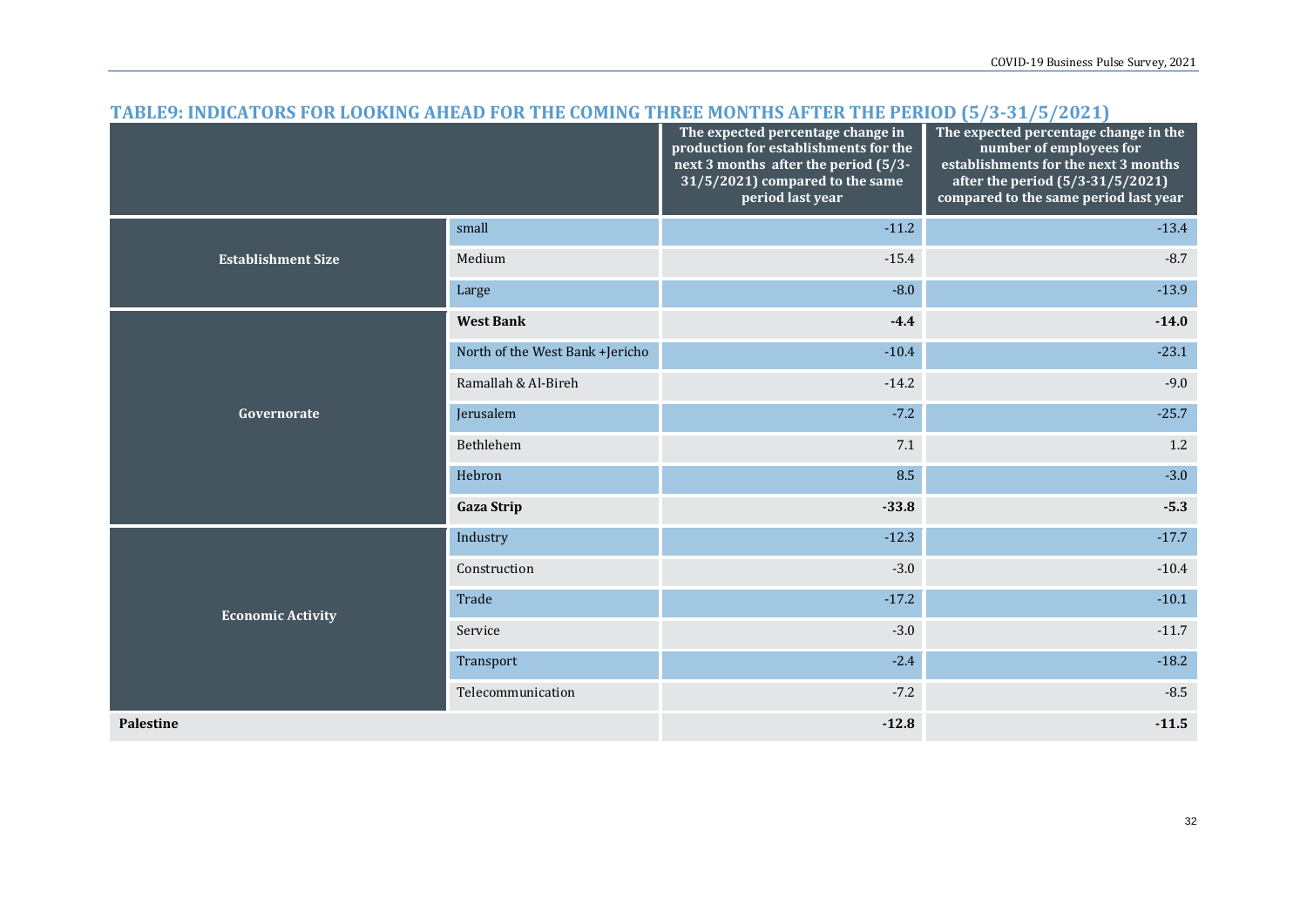| <b>Indicator</b>                                                                                                                                                                                     | Year    |         |  |  |
|------------------------------------------------------------------------------------------------------------------------------------------------------------------------------------------------------|---------|---------|--|--|
|                                                                                                                                                                                                      | 2020    | 2021    |  |  |
| Percentage of closure days                                                                                                                                                                           | 51.2    | 27.4    |  |  |
| Percentage of establishments having a decline in the production compared with the<br>normal situation                                                                                                | 93.1    | 82.3    |  |  |
| Average percentage change of establishments production compared with the normal<br>situation                                                                                                         | $-50.5$ | $-43.1$ |  |  |
| Percentage of establishments having a decrease in Supply of inputs, raw materials or<br>finished goods and materials purchased                                                                       | 62.7    | 48.8    |  |  |
| Percentage of establishments having a decrease in cash flow availability                                                                                                                             | 88.7    | 73.9    |  |  |
| Percentage of establishments having an increase in returned checks                                                                                                                                   | 36.0    | 25.9    |  |  |
| Percentage of establishments that hired employees                                                                                                                                                    | 1.5     | 4.0     |  |  |
| Percentage of establishments that fired employees                                                                                                                                                    | 13.8    | 8.6     |  |  |
| Percentage distributions of establishments started using or have increased the use of<br>internet, social media networks, specialized apps or digital platforms in response to COVID-<br>19 outbreak | 12.3    | 17.9    |  |  |
| The expected percentage change in production for establishments for the next 3 months<br>compared to the same period last year                                                                       | $-47.3$ | $-12.8$ |  |  |

#### **TABLE10: MAIN INDICATORS FOR COVID-19 BUSINESS PULSE SURVEY IN PALESTINE THROUGH (5/3- 31/5) BY YEAR**